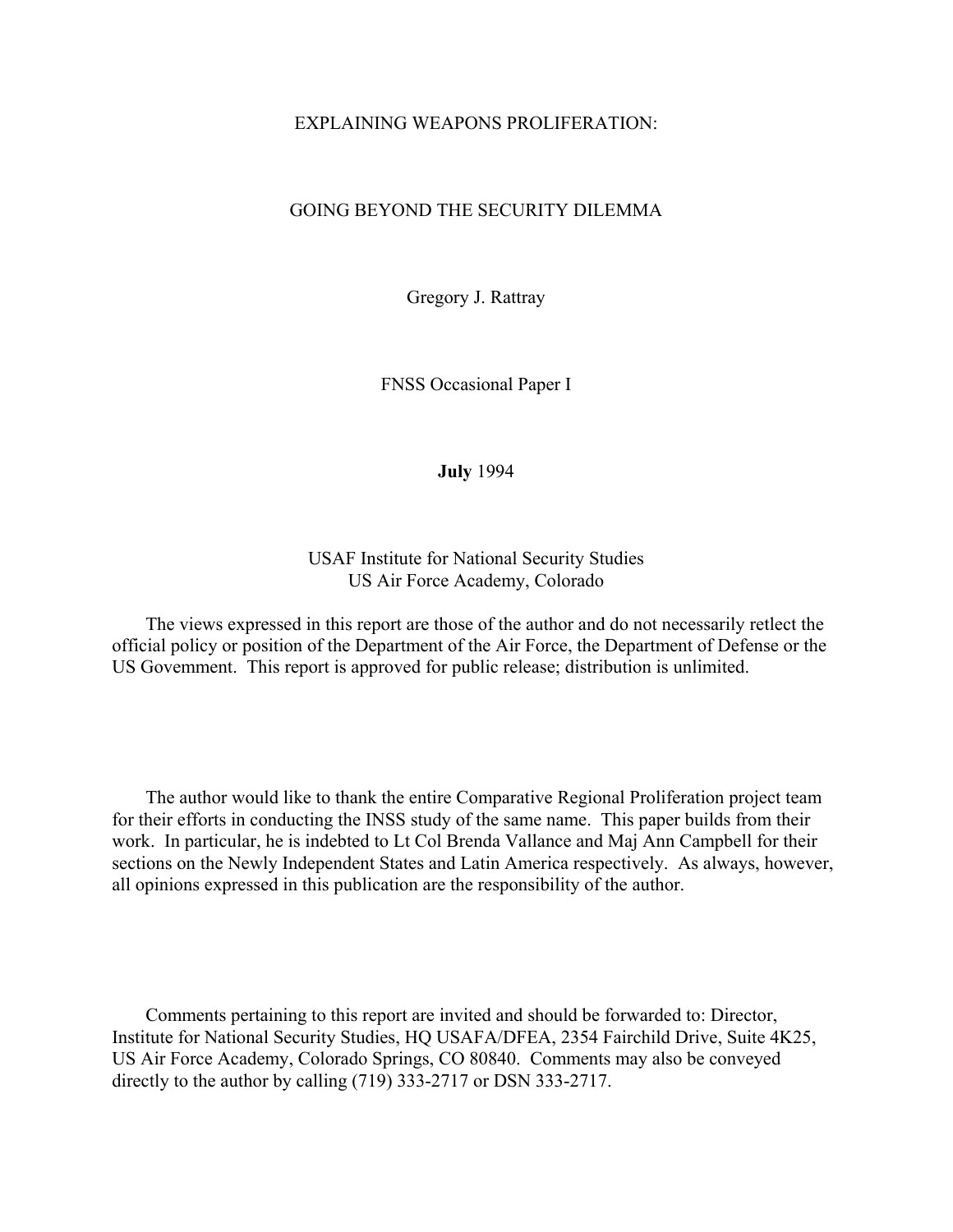#### FOREWORD

I am pleased to present the first monograph in an Occasional Paper series to be published by the US Air Force Institute for National Security Studies (INSS). We plan to publish these reports frequently to highlight the research undertaken by our growing number of staff and adjunct analysts, in fields of interest to our sponsoring agencies.

 INSS is cosponsored by the National Security Negotiations Division, Policy and Operations Directorate, Headquarters US Air Force (USAF/XOXI) and the Dean of the Faculty, US Air Force Academy, with offices in Fairchild Hall at the Academy. The primary purpose of the Institute is to promote research done within the DOD community in the fields of arms control, national security, and area studies. INSS coordinates and focuses outside thinking in various disciplines and across services to develop new ideas for USAF policy making. The Institute develops research topics, selects researchers from within the military academic community, and administers sponsored research. We also host conferences and workshops which facilitate the dissemination of information to a wide range of private and government organizations. INSS is in its second year of providing valuable, cost-effective research to mee the needs of the Air Staff. This report considers the crucial issue of weapons proliferation by addressing a question of serious debate in the international community: what causes states to acquire weapons of mass destruction? Why do states become proliferators? By summarizing the findings of three cases examined in his group's effort of last year, Captain Rattray sheds light on possible answers to this question, with implications for US and USAF policy. Taking a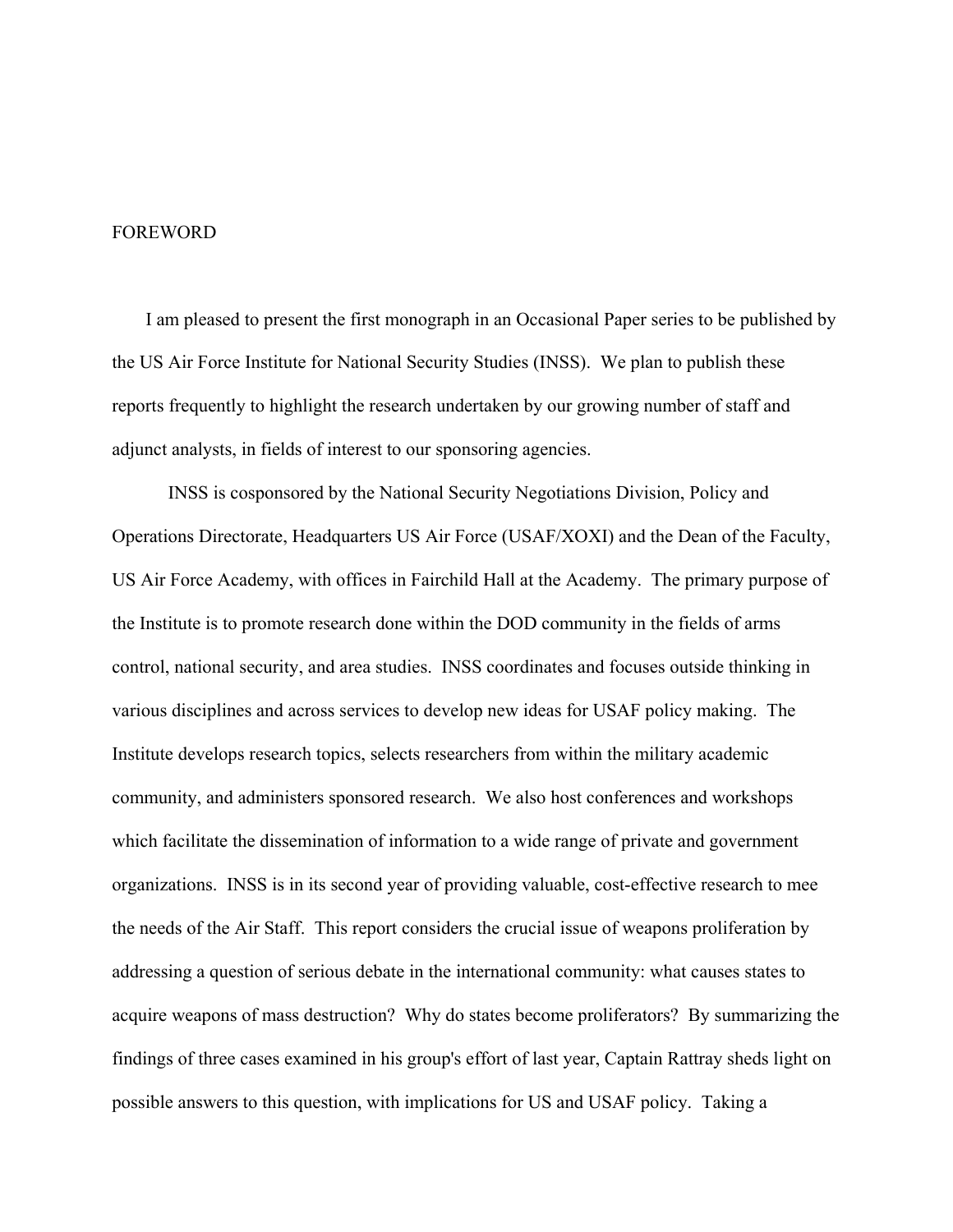comparative, regionally-based approach, the report highlights the key findings of a major INSS research project undertaken in 1993. It concludes that the US must look beyond the security dilemma in trying to understand the motivations behind proliferation, especially in emerging democracies. Along the same lines, the US should also consider a wide range of policy tools, to include economic and technological assistance, in attempting to influence proliferation outcomes.

 I Thank you for your interest in INSS and its research products. We hope that we are meeting a need for this type of analysis and reflection, and we look forward to publishing these papers on a regular basis.

JEFFREY A. LARSEN, Lt Colonel, USAF Director, Institute for National Security Studies

### EXECUTIVE SUMMARY

Over the past year the USAF Institute for National Security Studies sponsored a major research effort by Air Force Academy faculty and cadets to compare the causes of weapons proliferation across different regions of the world. This effort focused on factors driving the political decision to acquire certain weapons capabilities rather than the more common approach of examing a country's economic and technological wherewithal to buy or produce weapons.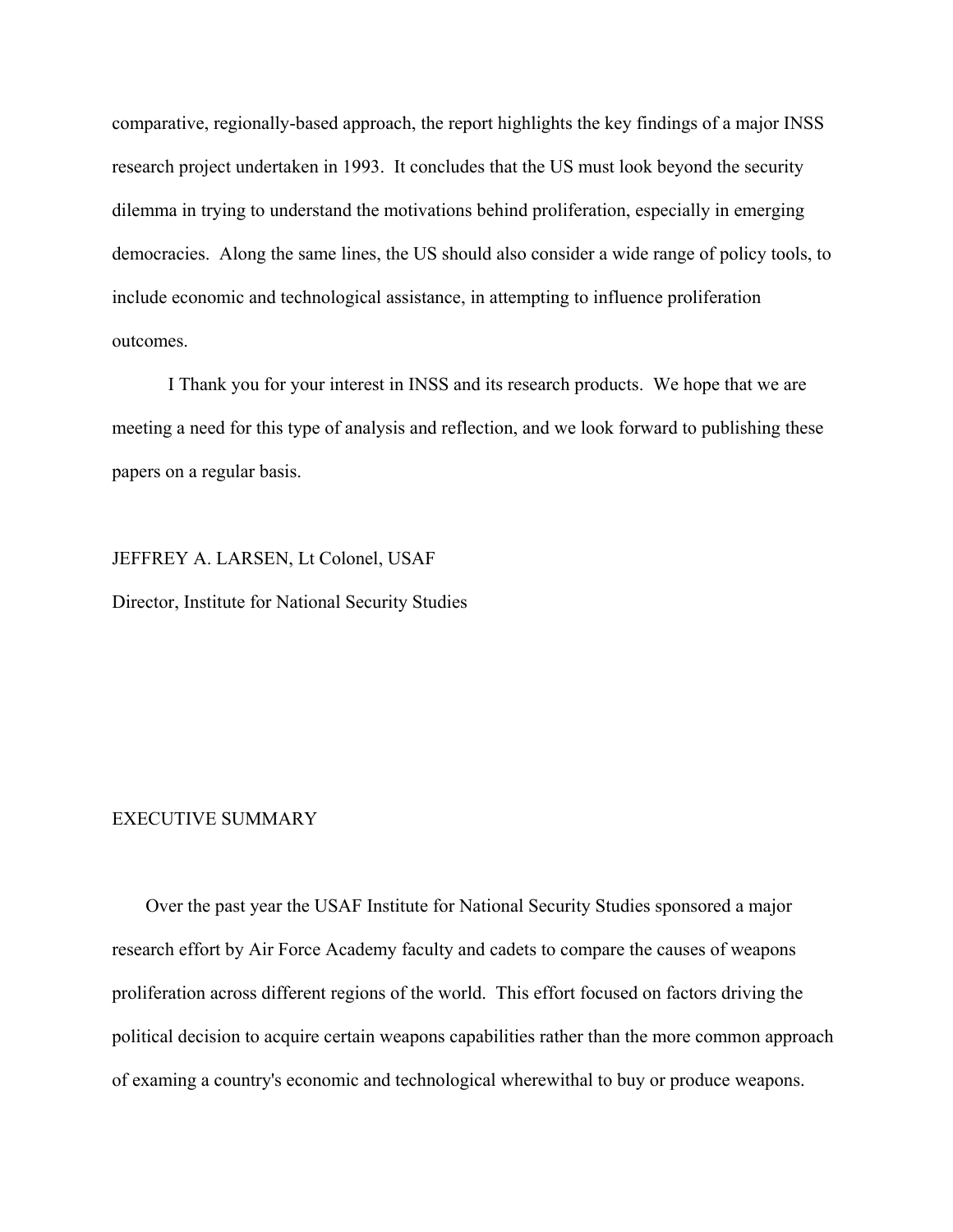This paper presents some key findings regarding the factors influencing proliferation in those countries referred to as emerging democracies.

Most analyses addressing the subject of why states choose to proliferate focus on extemal motivations, particularly the security dilemma, facing a country's leaders. However, this paper concludes that other factors, such as prestige, regime type and stability, and economic status, can have as much, if not more impact in determining proliferation outcomes. In the case of Ukrainian decisions regarding nuclear weapons, leaders had to choose between the prestige and leverage the weapons might bring the new country against the economic costs incurred by likely losing Westem technological and economic assistance if the nuclear weapons were kept. In the case of the other Newly Independent States of the fonner Soviet Union, the domestic problems generated by intemal conflicts, arms remaining from the Cold War, excess defense industrial capacity, economic difficulties and the breakdown of central authority resulting in a loss of border control and corruption have all made the NIS an extremely fertile ground for weapons proliferation. A more positive "rollback " situation has emerged in Latin Amen'ca where both Argcntina and Brazil have seemingly decided to forgo the acquisition of nuclear weapons and ballistic missiles. The paper concludes that the shift in policy in both countries can be explained in large part by the different evaluations of the value of such weapons made by the recent democratically elected civilian leaders compared to past military regimes.

In all cases, the US must understand the "strategic personality" of each potential proliferator. Not all state behavior can be explained solely in terms of the security dilemma. One must also keep in mind the complexity of possible motivations. In some cases, the US will need to develop military forces to deter and possibly even disarm potential proliferators. However, certain countnes may respond to a more positive, less costly approach. Economic and technological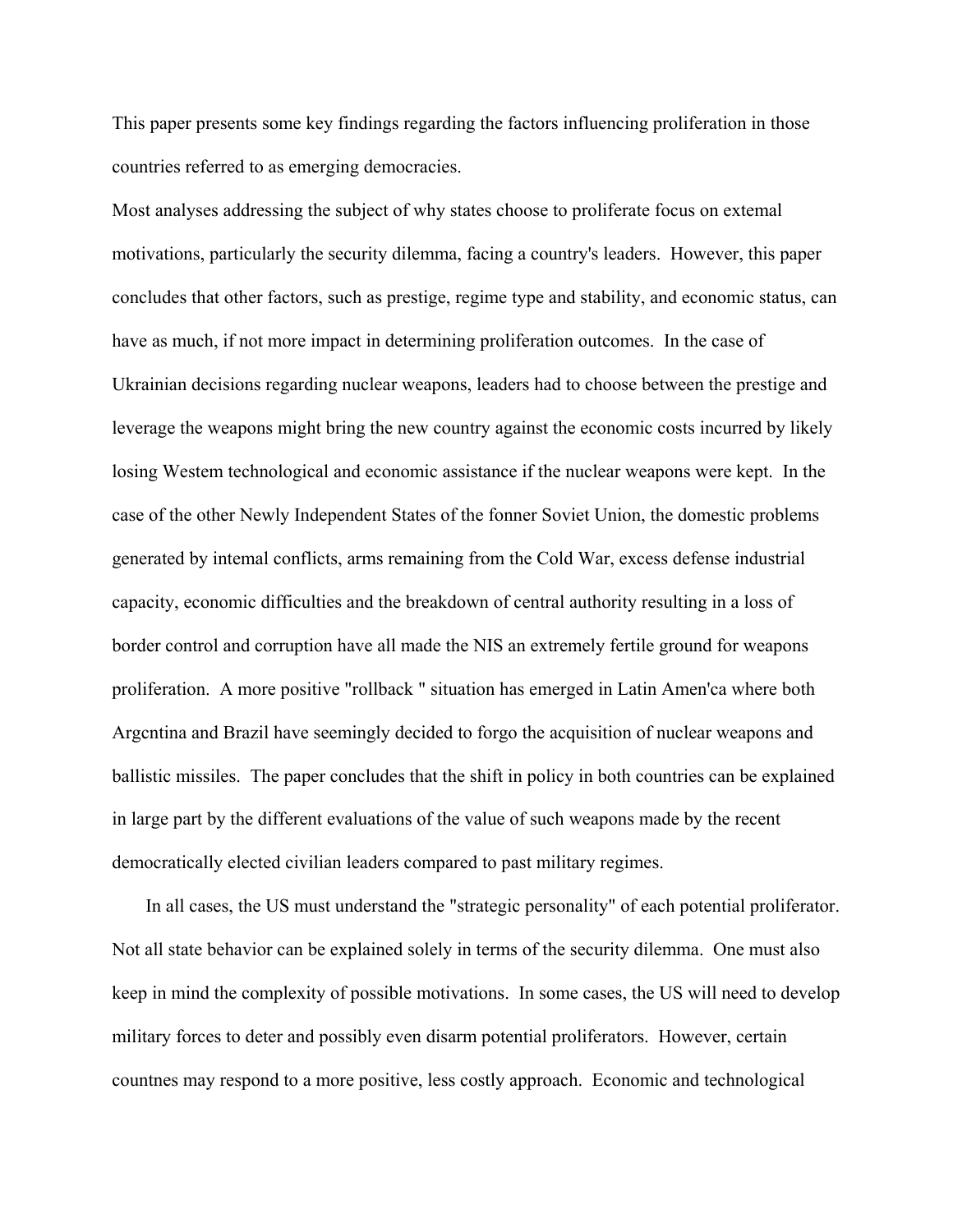assistance and cooperative efforts at institution-building hold great potential to combating proliferation in the many emerging democracies throughout the world.

> *Explaining Weapons Proliferation: Going Beyond the Security Dilemma*

The Proliferation Challenge

The end of the Cold War has left profound uncertainties as to the nature and extent of future military threats facing the United States and its allies. Increasingly, our most challenging military threat may come from a variety of heavily armed countries opposing US interests and forces in places and for reasons we can not easily anticipate. The republics of the former Soviet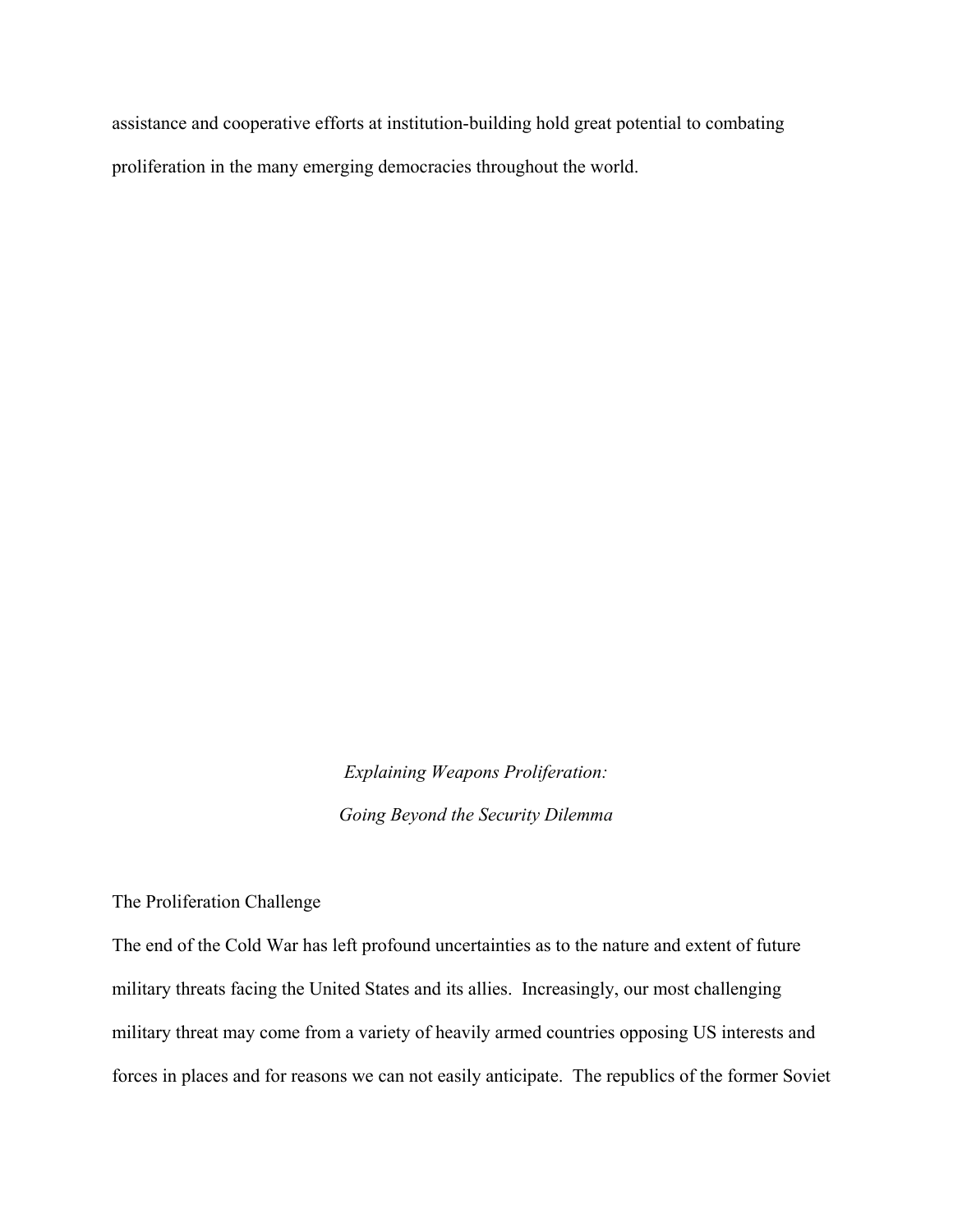Union could also contribute to these challenges by assisting others to acquire advanced weapons capabilities or by directly confronting the U.S. in a variety of situations. In the post-Cold War world, the threat of sporadic militarism will be reinforced and magm'fied by the availability of potent weapons, to include weapons of mass destruction, and the knowledge of how to acquire and use them. This threat could involve those states moving towards democratic, capitalist systems as well as the more commonly addressed pariahs such as North Korea and Iraq. This paper will focus on the causes of proliferation and appropriate U.S. responses in dealing with these critical emerging democracies.

Combating weapons proliferation of all types has become one of -- if not *the --* highest priority missions for the Department of Defense (DOD). The Clinton administration's nonproliferation policy released on September 27th, 1993 states: "Our national security requires us to accord higher priority to non-proliferation, and to make it an integral element of our relations with other nations."<sup>1</sup> Nuclear weapons in unstable hands remain a primary concern. The Director of Naval Intelligence stated in July 1993: "I am convinced somewhere, someplace, sometime in the next decade, somebody is going to set off a nuclear weapon in deadly eamest."<sup>2</sup> But as the Iran-Iraq war and the chemical threat during Desert Storm illustrated, countries may resort to less expensive means of mass destruction. Since November 1990 an Executive Order has existed which states: "proliferation of chemical and biological weapons constitutes an unusual and extraordinary threat to the foreign policy and national security of the United States [I] hereby declare a national emergency to deal with that threat"<sup>3</sup> Conventional proliferation presents its own unique problems. A recent Office of Technology Assessment report found that conventional arms transfers present the U.S. with "a major policy dillema - how to balance the use of arms exports as 'instruments of foreign policy, pressure by companies for greater access to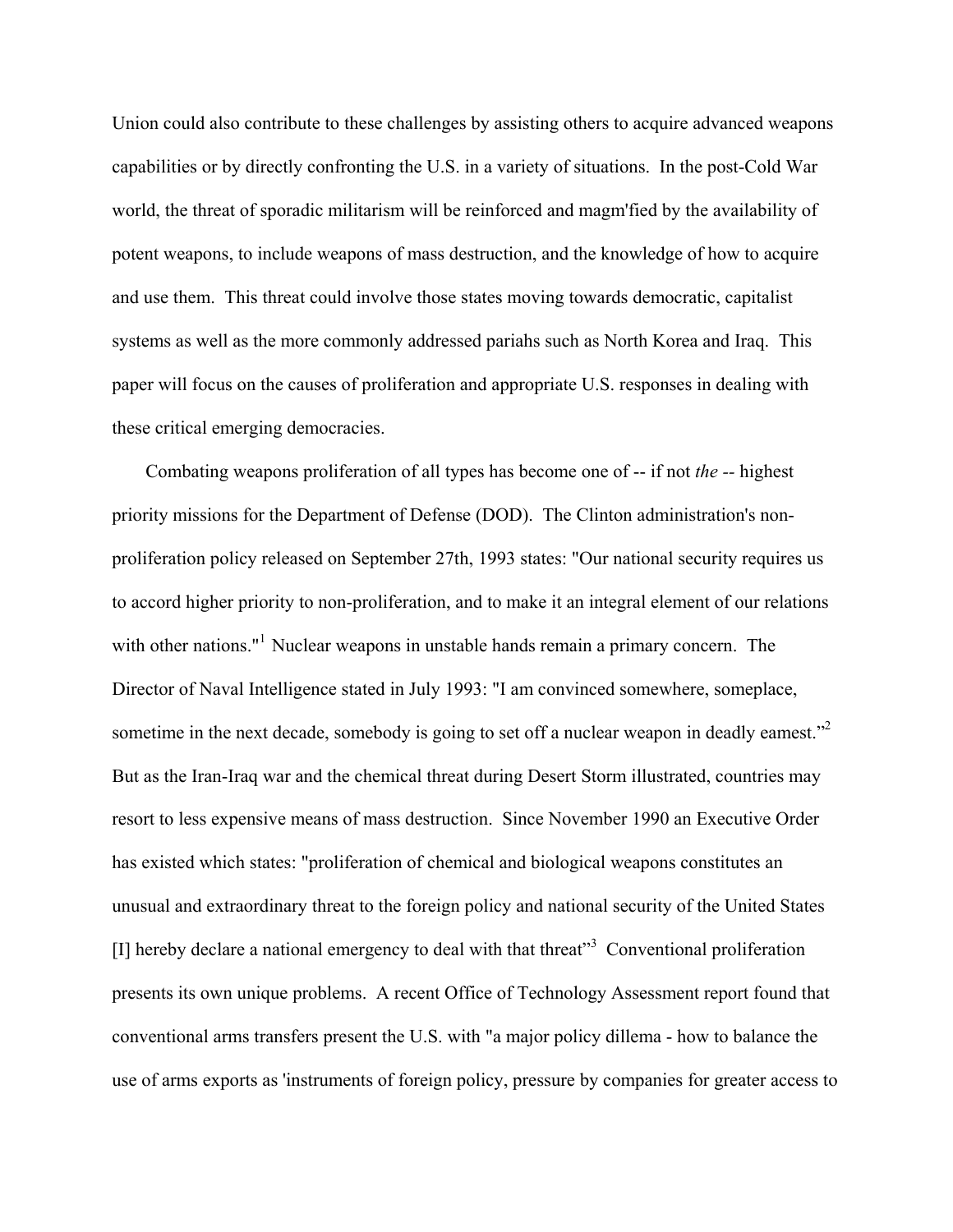foreign markets, the need to stem a dangerous world-wide arms buildup, and the increasing proliferation of defense equipment and industry."4

Our concern is based as much on pragmatism as on principle: we must now learn to deal with opponents who increasingly have advanced weaponry. The Deputy Director of the Arms Control and Disarmament Agency has said the United States is "less secure than we were a few years ago because of the much greater potential for proliferation of the weapons of mass destruction into the hands of entities that are unstable."5 In the fall of 1993, DOD launched a major counterproliferation initiative focusing on the need to prepare to confront those states who may attempt to acquire these weapons. As DOD and the Air Force plan their roles in dealing with this crucial challenge, we must start by understanding why other states choose to acquire or forgo different sorts of advanced weapons capabilities.

#### Studying Proliferation: Past Efforts and Current Purpose

Over the past year, the USAF Institute for National Security Studies sponsored a major research effort by Air Force Academy faculty, former faculty and cadets to compare the causes of weapons proliferation across different regions of the world. The study focused on factors driving the political decision to acquire certain weapons capabilities rather than on the more common approach of examining a county's economic and/or technological wherewithal to buy or produce weapons. Teams of researchers with academic and practical expertise with sensitivity to the politics in the regions of concern performed the analysis.<sup>6</sup> My article draws substantially on the research and analyses of Lt Col Brenda Vallance and Major Ann Campbell as cited throughout the article. I am heavily indebted to their efforts.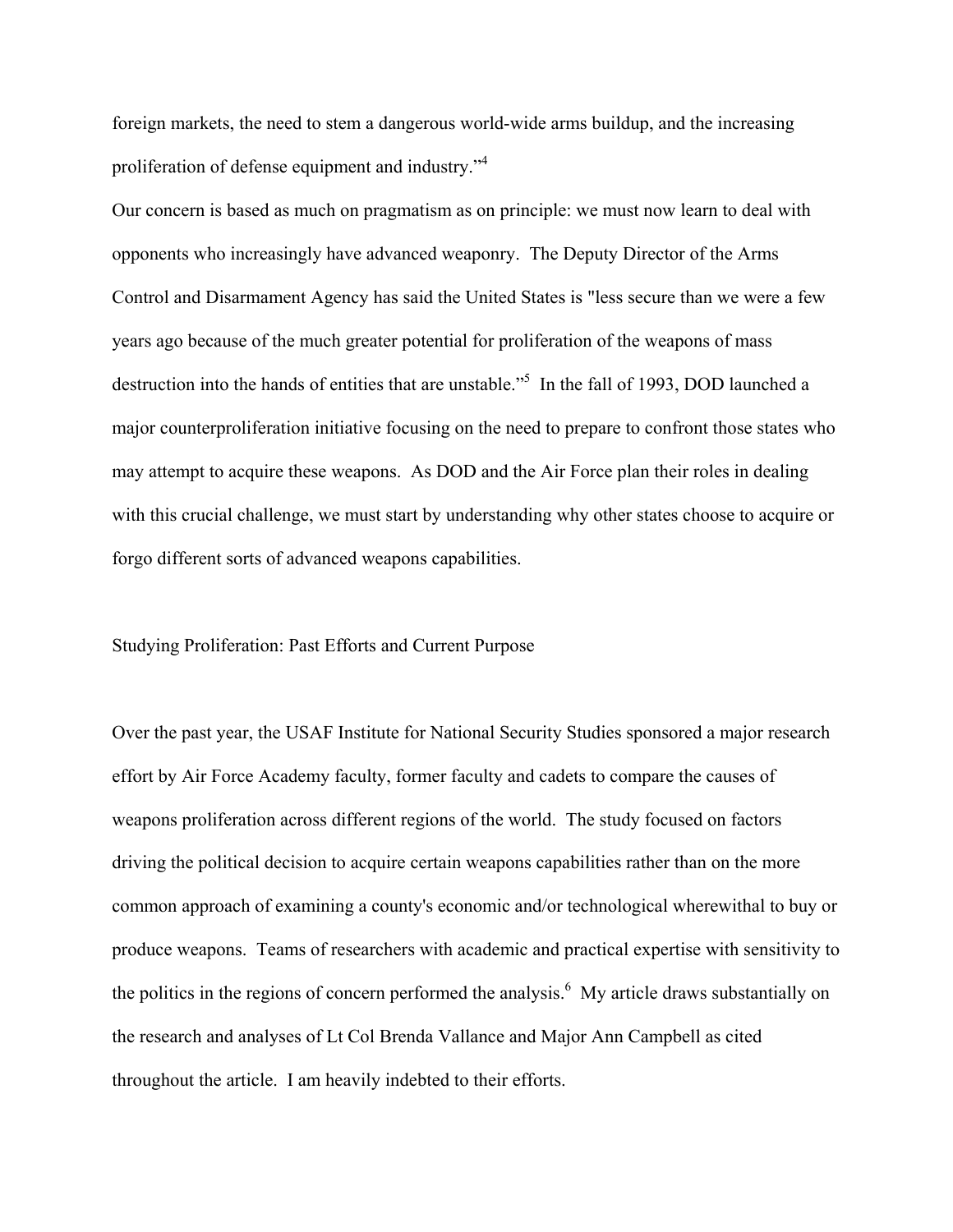Most analyses addressing the subject of why states choose to acquire weapons, whether nuclear or conventional, focus on external motivations for a country's leaders. According to these explanations, leaders see the international environment as inherently competitive and hostile, presenting them with a "security dilemma," A state with inadequate military might finds itself at the mercy of other states with stronger armed forces. If adversaries choose to acquire new, more advanced weapons, a state has little choice but to follow suit by buying or producing advanced weapons of its own. In turn, of course, adversaries also perceive these actions as threatening, resulting in an upward spiral of armaments acquisition known as an arms race. This scenario is often the cause of weapons acquisition -- but not always the primary causal factor. Past analytical preoccupation with the significance of the security dilenuna has under-emphasized the importance of other motivations that may influence leaders decisions to acquire or forgo certain weapons capabilities.

Our study indicated that in many regions other factors had as much, if not more, influence in determining proliferation outcomes than the unperatives of the security dilemma. In particular, factors such as prestige, regime type, regime stability, and economic status all seem to play important roles in certain situations. T'his article will highlight the importance of such internal factors in analyzing the proliferation problem facing the U.S. by pulling three examples from our larger study: Ukrainian resistance to giving up nuclear weapons; the danger of weapons proliferation from the Newly Independent States (NIS) of the former Soviet Union; and the rollback of nuclear weapons and ballistic missile programs in Latin America. Using the deeper understanding provided by looking beyond the security dillema to explain state's decisions regarding weapons capabilities, the article concludes by suggesting implications for U.S. policy.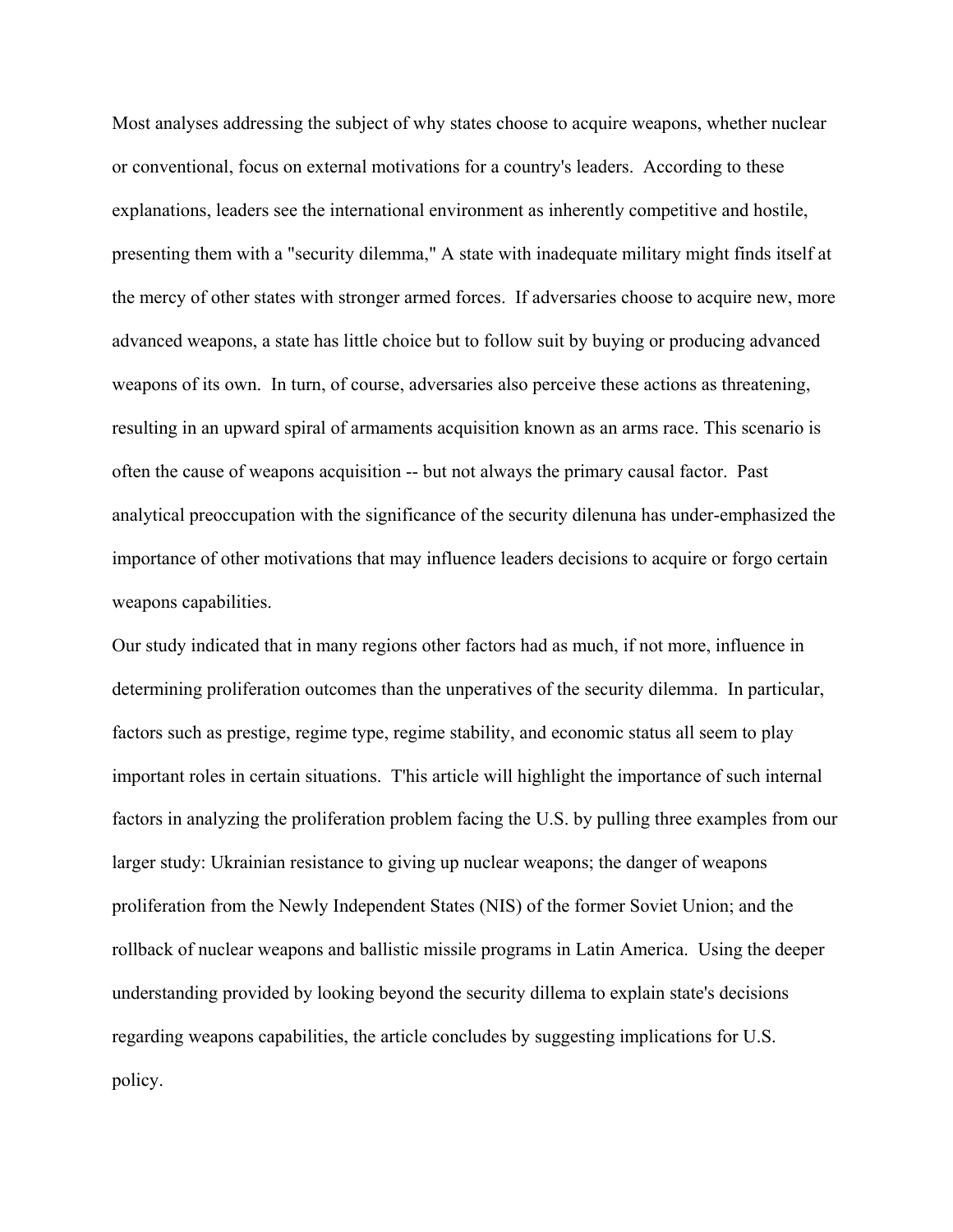Nuclear Proliferation 1: Ukrainian Flip-Flops

The fall of the Soviet Union created four nuclear powers where one previously existed. Tle political and economic disarray resulting from the breakup holds the potential to contribute to proliferation problems of all types of weapons. Of particular concern, Ukraine remains ambivalent about giving up the strategic nuclear weapons within its borders. We attribute this problem in large part to the influence of nationalism and economic imperatives on its newly chosen President and Parliament.

Soon after declaring its independence from the Soviet Union in August 1991, Ukraine also declared its intent to get rid of all its nuclear weapons. All tactical nuclear weapons would revert to Russia by July 1992 under the unilateral reciprocal declarations Presidents Bush and Gorbachev made late in 1991. Ukraine affirmed its pledge to achieve a non-nuclear status when it signed the Lisbon Protocol in May 1992, obligating the Ukraine to return all its strategic nuclear weapons to Russia and subsequently join the NPT as a non-nuclear state. Yet, while the Ukraine never officially reversed its position, events indicated Ukraine was very reluctant to simply give its weapons to Russia. Certainly, much of the hesitation springs from the security dillema and Ukrainian fears of confronting a more powerful, historically hostile, nuclear-armed Russia without similar weapons to deter armed aggression -- or even lesser threats.

However, such an analysis oversimplifies. The Ukrainian strategic ICBMs have severe constraints in how they might be targeted against nearby Russia. Constructed for long-range strikes, they have minimum range and required flight profiles which would make it extremely difficult to depress their trajectories for close-in strikes. Also, Ukraine would have to gain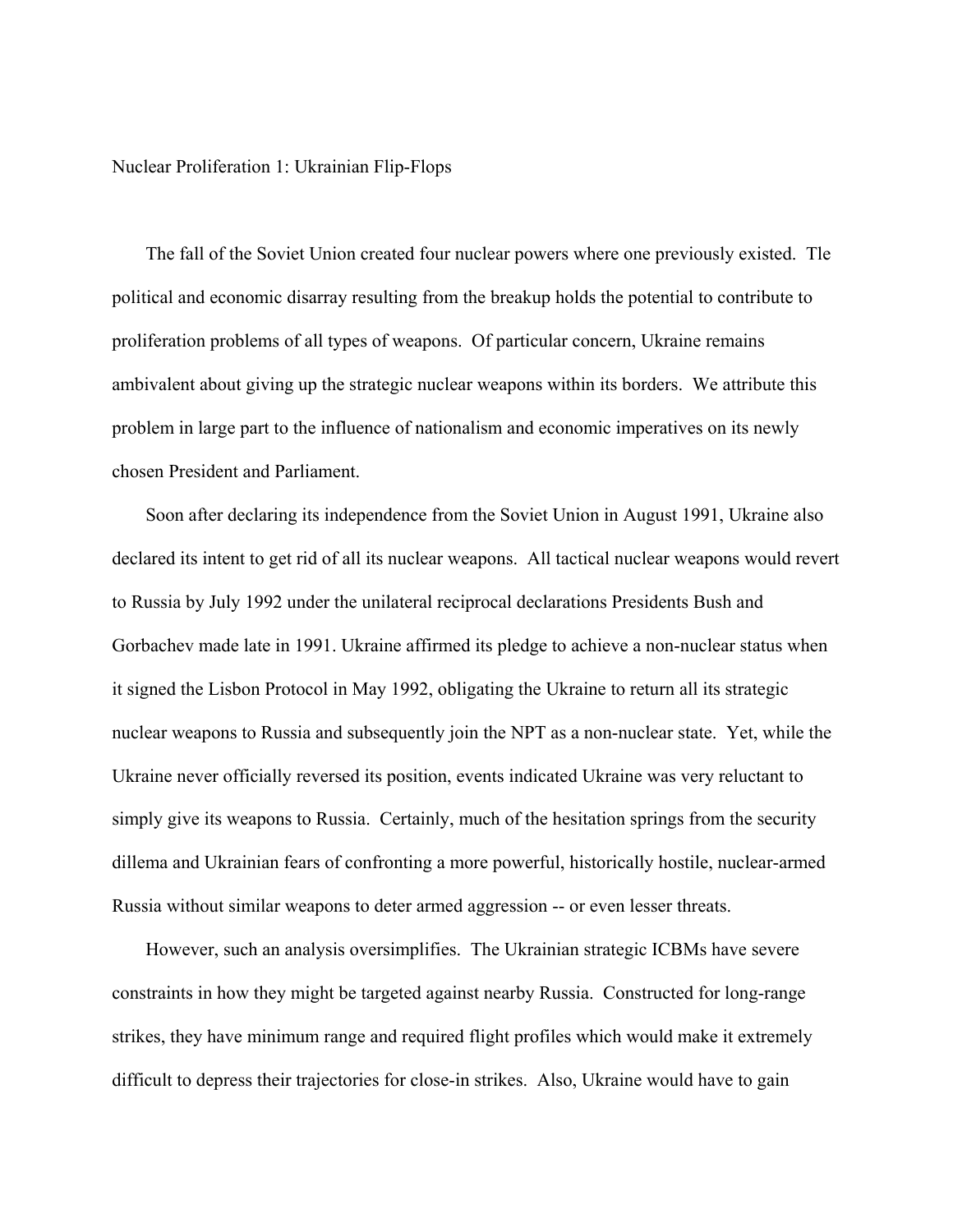physical control as well as develop the means to properly authorize their launch. In addition to these limitations, Ukrainian intransigence has other causes which help explain why its Parliament, the *Rada,* in particular, has demonstrated great reluctance to give up these weapons even when promised Russian and U.S. security guarantees. In June 1993, Leonid Kuchma, the Prime Minister of the *Rada,* proposed keeping 46 SS-24 railmobile missiles. He argued that this was allowable under the START I provisions; he seemed willing to renege on Ukraine's obligations under the Lisbon Protocol to Join the NPT as a non-nuclear state.

Viewing these weapons as national symbols of prestige as well as a source of leverage in getting aid to prop up a disastrous economy provide additional insights into Ukrainian actions in the past two years. While fearful of Russia, the Ukrainian people also want to see themselves and their country as Russia's equal. Many Ukrainians apparently believe Russia's importance in Western eyes is based primarily on its success in grabbing the nuclear assets of the former Soviet Union. By possessing these weapons, Russia quickly gained the West's diplomatic and economic attention to the detriment of the Ukrainians who felt their legitimate concerns were being ignored. This perceived lack of respect affronted Ukrainian pride, prompting threats to back out of earlier agreements as a way of reorienting Western attention and reaffirming their nation as an equal oftheir Russian neighbors.<sup>7</sup> The Ukrainian defense minister, Constanin Morozov, told his NATO counterparts on March 30, 1993, that, "the West will take heed of what the Ukraine says only as long as there are nuclear weapons on its soil."<sup>8</sup> Ukraine therefore threatened to keep its weapons even at the risk of losing U.S. and Western offers of assistance.

Yet the Ukrainians are involved in a difficult balancing act. While they might be correct in believing these weapons enhance their prestige, the Ukrainians have also realized, more importantly, their nuclear weapons policy is also intertwined with prospects for Western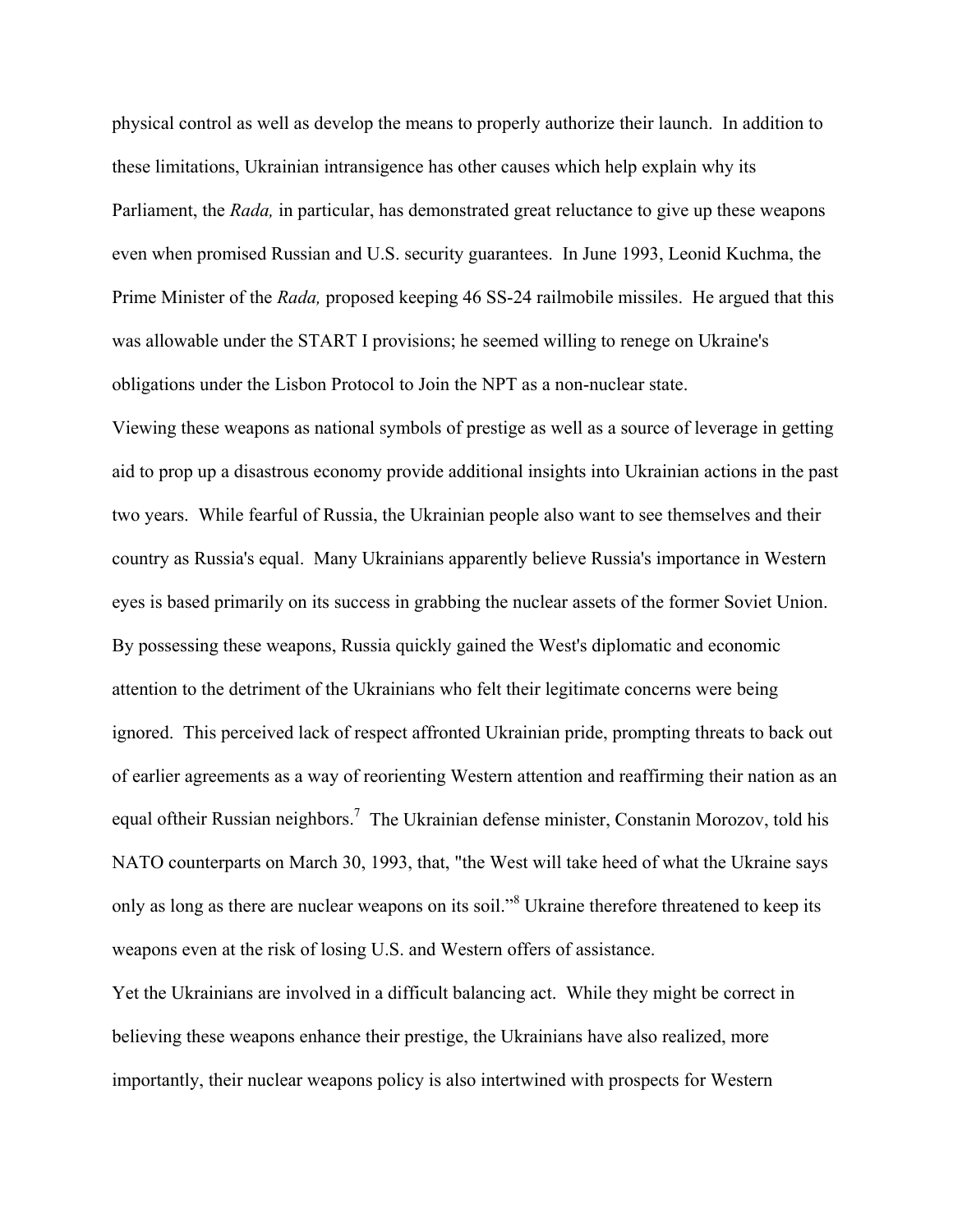economic and technical assistance. The Ukrainian economy is in a steady decline with hyperinflation and a budget deficit that exceeded 40 percent of GDP of 1992. Ukrainian spokesman have taken to discussing the nuclear weapons on Ukraine's soil not in military terms, but as economic resources. During a March 1993 visit to Washington, Ukrainian foreign minister Anatoly Zlenko put a price tag of \$2.8 billion on eliminating their nuclear weapons.<sup>9</sup> Simultaneously, the negotiations regarding Ukraine's position on START I and NPT have focused on guarantees of western assistance. The Ukrainian parliament's November 1993 ratification of the START I treaty included provisions which stated "all assets of the nuclear forces stationed in the Ukraine, including the nuclear warheads, are the property of Ukraine"; Iplementation [of START 1] shall be possible only if sufficient financial and technical assistance is made available"; and demanded "Russia return components for use by Ukraine for peaceful purposes, or to provide compensation for the value of the components."10 Ukraine has attempted to capitalize on its possession of nuclear warheads to produce income to assist its troubled economy.

The flurry of activity attending President Clinton's January 1994 trip to Europe demonstrates the multiplicity of Ukrainian motivations concerning their nuclear weapons status. President Kravchuk's signature of yet another pledge to rid his nation of these weapons was tied not only to Russian and U.S. security guarantees, but also to Russian pledges of about \$1 billion to compensate for nuclear fuel produced from the warheads of dismantled Ukrainian missiles as well as US pledges of future U.S. direct econonuc assistance and sponsorship on requests for loans from international lending agencies. Additionally, Ukrainian prestige and national pride can only have been enhanced by the visit of a U.S. president to Kiev and the presence of Kravchuk as an equal of Yeltsin and Clinton in signing the January trilateral agreement in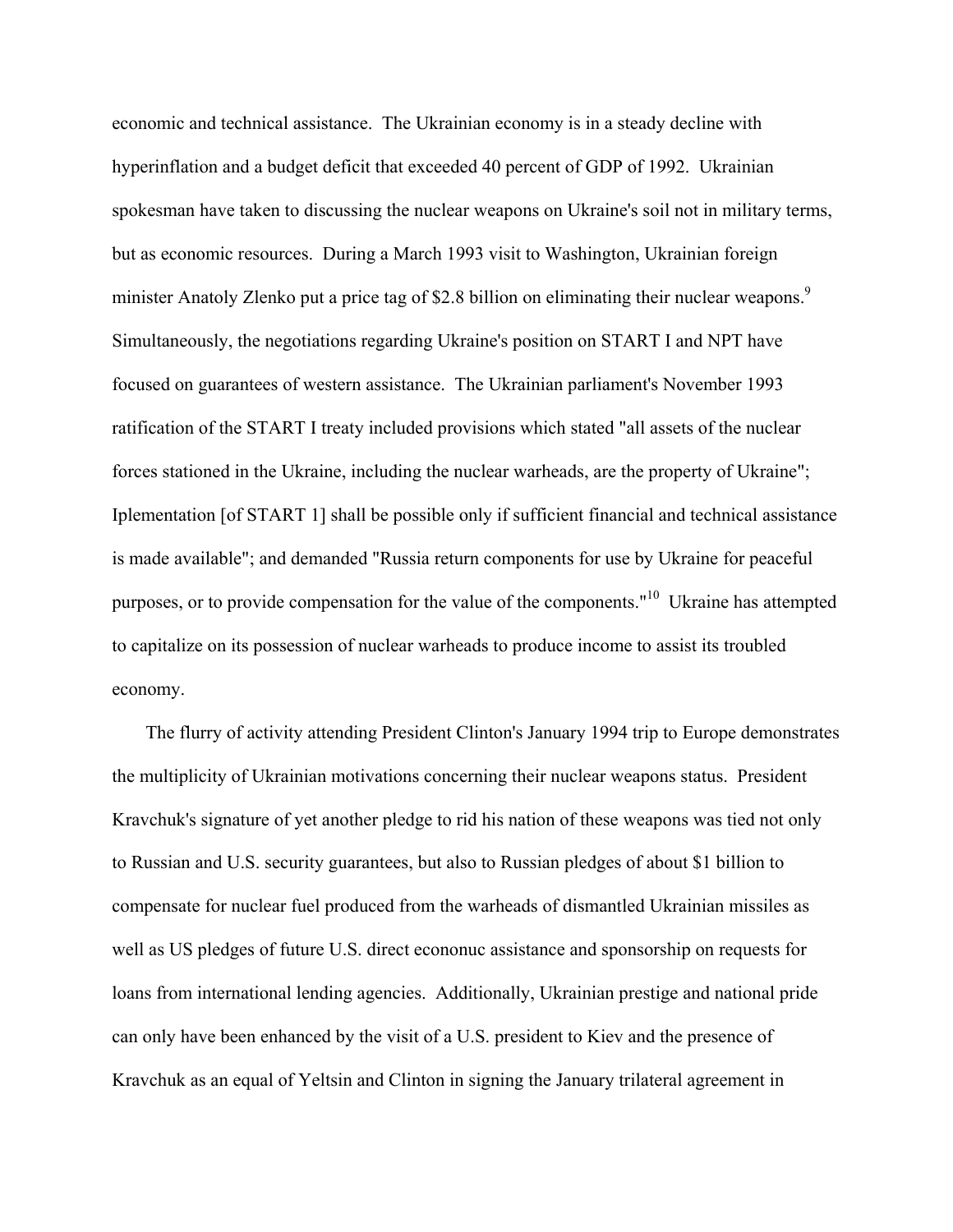Moscow. Since this time, Ukraine has begun shipping warheads to Russia. Yet, despite these steps and the Rada's ratification of START I and the Lisbon Protocol, the strongly nationalist Rada continues to resist acceding to the NPT and possibly still regards nuclear weapons as the ultimate font of Ukrainian prestige and power.

### Conventional Proliferation in the NIS: Chaos, Excess and Corruption

Much less evident in the media, but potentially a much greater source of instability and conflict, is the impact of the disintegration of authority and order within many of the Newly Independent States (NIS) of the former Soviet Union. This breakdown in authority coincides with dire economic straits and attempts at reform which require these emerging states to search for almost any way to employ their citizens while generating the hard currency necessary to rebuild and transform their economies. The two concerns create an unfortunate synergy which may lead to a number of proliferation problems.

That fifteen republics are emerging from the former Soviet Union as independent states has resulted in a panoply of inter- and intrastate conflicts which provide great incentives to both produce and acquire arms. While the demand for weapons resulting from conflicts such as the one between Armenia and Azerbaijan could be a manifestation of the security dilema, the internal conflicts and insurgencies present in many fomer republics also are sources of proliferation. In the cases of Moldova and Georgia, their governments are fighting breakaway groups on their borders who have at least tacit, if not explicit, support from groups within Russia.<sup>12</sup> The Russians see the need to protect Russian ethnic minorities in Russia within these new states as part of their "Near Abroad" policy. Both sides need weapons to accomplish their goals. In Tadzhikistan, pro-Islamic forces continue to battle Tadzhik and Russian forces, using Afghanistan as a staging area and possibly receiving Afghan assistance.<sup>13</sup> The Tadzhik, predicament may lead them to organize an independent defense force requiring greater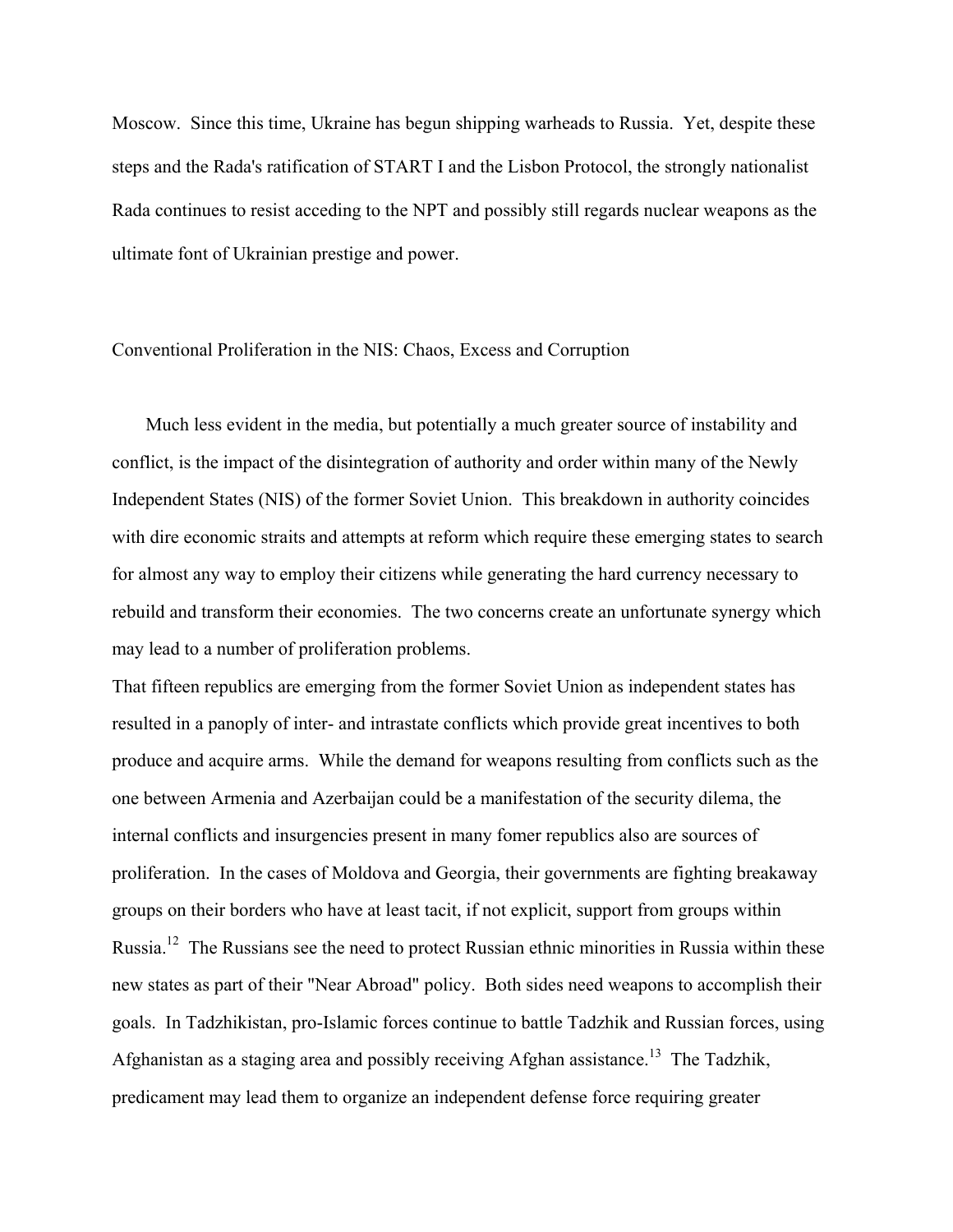conventional arms capability both to combat insurgents and to reduce and deter Russian interventionism.14

Combined with the legacy of inter- and intra- republic conflict is the presence of large conventional forces and excess weapons production capacity left over from the Cold War. The defense sector was the most advanced and efficient sector of the Soviet economy. Mikhail Maley, Yeltsin's presidential advisor for defense conversion, has noted the importance of selling weapons as a means to finance rebuilding the Russian oil industry.<sup>15</sup> Arms production continues, in part to provide continued employment and also for export to overseas markets. The sale of arms can help provide capital for investment and conversion of defense industry. The introduction of capitalism in the NIS has reaffirmed a commitment by many republics to sell arms on the world market.

The result has been that many republics, especially Russia, have put their nu'litary arsenals up for sale. Russia's vigorous marketing strategies, designed to recoup its share of the international arms market have led trade joumals to print articles with headlines such as "Russia Opens The Store."16 Arms sales have included advanced weapons to some of the countries which provoke the greatest concern over proliferation. Such sales include SU-27 fighters and surface-to-air missiles to China, submarines to Iran, and  $T-72$  tanks to Syria.<sup>17</sup> To facilitate sales of the Yak-141, Yeltsin has issued decrees allowing "tri- or quadripartite agreements with a number of interested organizations in Latin America and Asia."18 Other potential Russian arms markets could include Algeria, India, Eastem and Central European countries. And Russia is not the only former republic going down this path. The Ukraine has competed with Russia in attempts to sell tanks to Iran. Kazakhstan is attempting to sell the Su-24MK attack aircraft, with Syria being the most likely customer.<sup>19</sup> Such sales raise the size and level of technological sophistication among military forces around the world, often in countries perceived by the U.S. as the greatest potential proliferators.

Additionally, the breakdown of governmental authority and control has made tracking weapons transfers from the NIS increasingly difficult. Corruption is pervasive in the NIS. It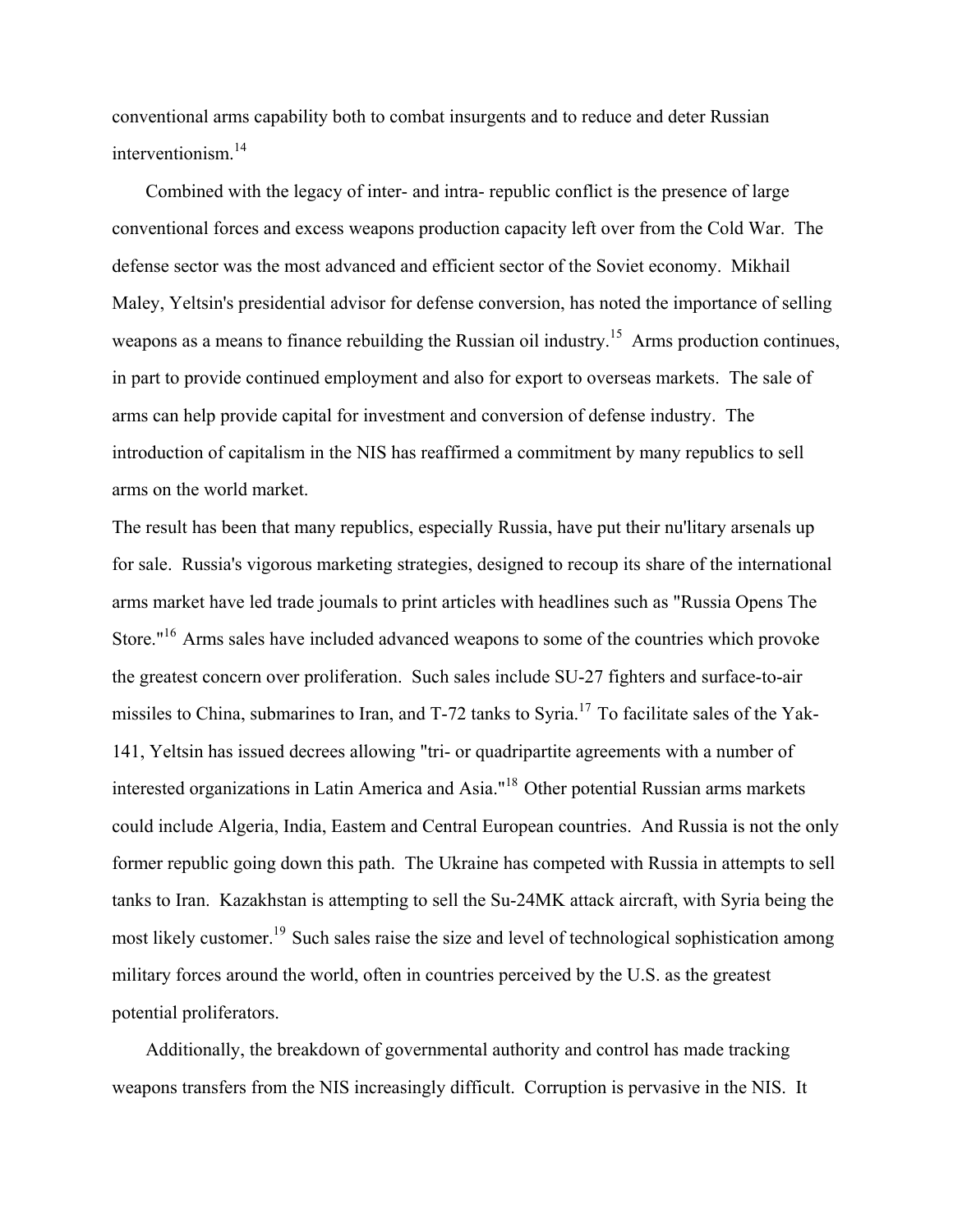involves government and military officials as well as private citizens. Customs officials accept bribes for allowing illegal arms transfers across borders. Military members steal weapons and sell them to groups involved in ethnic conflict. Govemment officials form quasi-official corporations involvcd in arms sales, and Mafia-like groups transfer stolen weapons or resell them in black market operations.<sup>20</sup>

Thefts in the military have increased dramatically and include all types of equipment. According to the Russian Ministry of Defense (MOD), in the first half of 1992 a total of 25,000 firearms were stolen from the Army, with most of the thefts occuring in the Transcaucsus.<sup>21</sup> Weapons from the NIS have reportedly ended up in the possession of Palestinian militias, Croat guards and Sikh terrorists. A MOD spokesman stated soldiers and officers "are also among the thieves since they often act in collusion with thugs and nationalists."<sup>22</sup> In February 1993, Russian Defense Minister Grachev announced 459 personnel had been dismissed and 3700 disciplined for violating the ban on commerce. The same report highlighted high-ranking officials such as the Commander-in-Chief of the Western Group of Forces, a fleet conunander and a major general of aviation in the Far East Military District.<sup>23</sup> The press frequently reports that military aircraft are used illegally to transport arms overseas, with Syria often mentioned as the recipient. In the Moscow Military District, a captain and junior sergeant reportedly removed 650 microcircuit cards from rockets for the purpose of removing gold and platinum for resale.<sup>24</sup> Other NIS states, such as the Ukraine and Belarus, are also reportedly experiencing similar problems.25

Anecdotal evidence indicates unauthorized transfer of major weapons systems, whether due to military corruption or other reasons, is also increasing. Estonia halted a shipment of 21 Sovietbuilt armored personnel carraiars when officials leamed they had been sold to an "undisclosed party in Europe."26 In the Pskov Oblast bordering Estonia and Latvia, agents seized an AN-24 aircraft and a M-17 helicopter. The AN-24 was being used to transport large sums of money across borders while the M-17 was to be sold illegally.<sup>27</sup>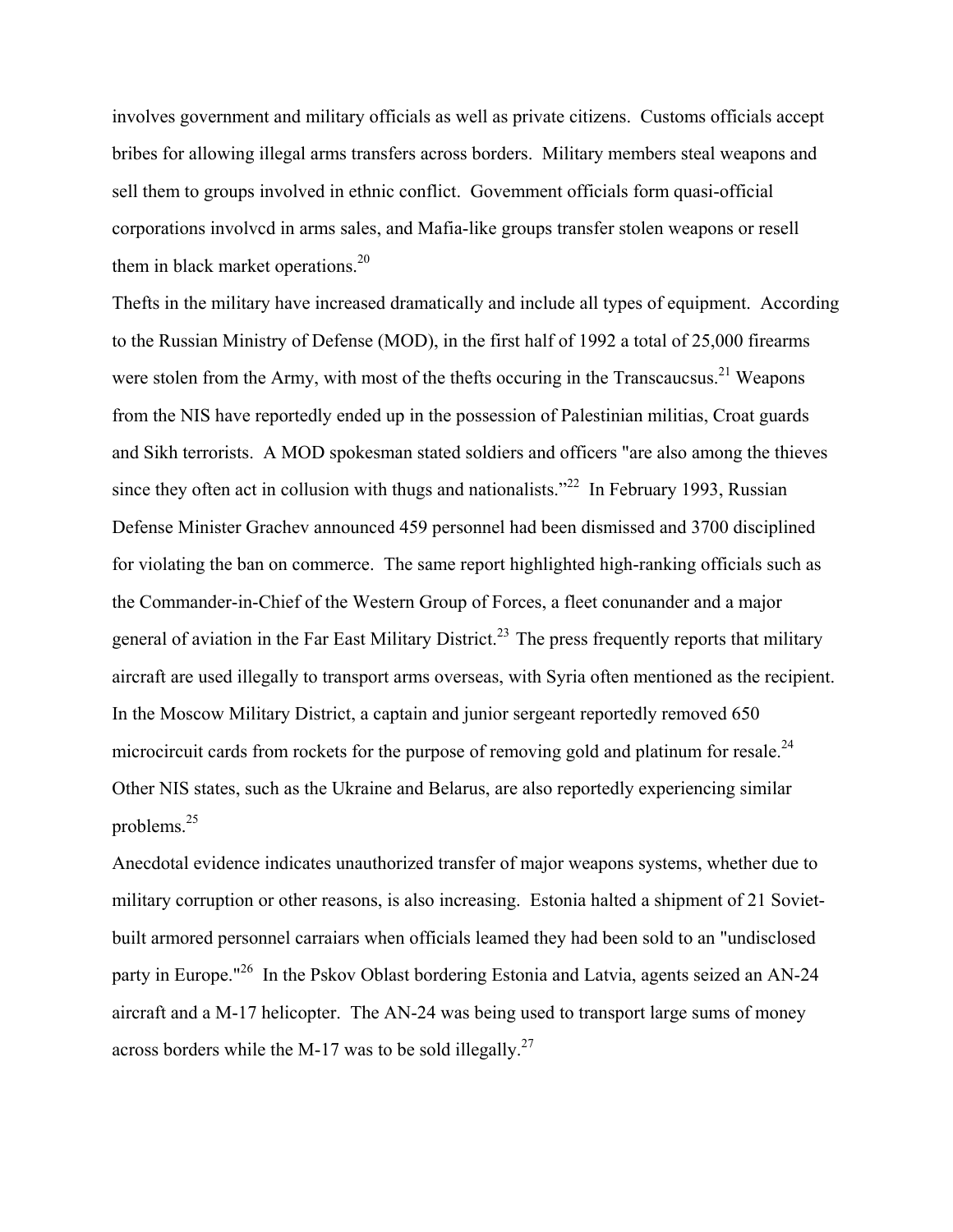These problems have resulted in a situation where numerous uncontrolled transfers of arms are taking place to unidentified groups and countnes. Often the recipients are engaged in conflicts such as the one in the former Yugoslavia, raising the level of violence and instability. In other instances, countries viewed by most states in the international system as aggressive or problem proliferators may be receiving arms they could not purchase on the world market. In general, the domestic problems generated by intemal conflicts, left-over arms from the Cold War, excess defense industry capacity, economic difficulties and the breakdown of central authority resulting in loss of border control and corruption have made the NIS an extremely fertile ground for the development of conventional arms proliferation concems.

Latin America: Regime Change and Reversing Proliferation

The recent experience of Brazil and Argentina in dealing with nuclear and ballistic missile proliferation provides a more hopeful outcome. Most interestingly, the case illustrates how different viewpoints regarding advanced weapons held by military regimes in the 1980's compared to those ofthe emerging democratic regimes of the 1990's has resulted in a "rollback" of these programs.

Many observers believe Argentina and Brazil tried to acquire nuclear weapons and ballistic missiles. The Peron regime initiated Argentina's nuclear research and development program as early as 1949.<sup>28</sup> While ostensibly focusing on peaceful purposes, the program sought to enhance Argentina's ability to develop nuclear weapons. Argentina has pursued nuclear-fuel cycle independence, including selecting a more expensive heavy-water reactor as possibly facilitating the production of weapons-grade maten'al.<sup>29</sup> Brazil has undertaken similar programs. Its former Navy Minister stated in a July 1993 interview that "there was indeed an atomic bomb project" and that a 300-meter-deep hole at Cachimbo Air Base was intended for nuclear tests.<sup>30</sup> Significantly, Brazil also operates a uranium enrichment facility capable of producing weapons-grade matenial.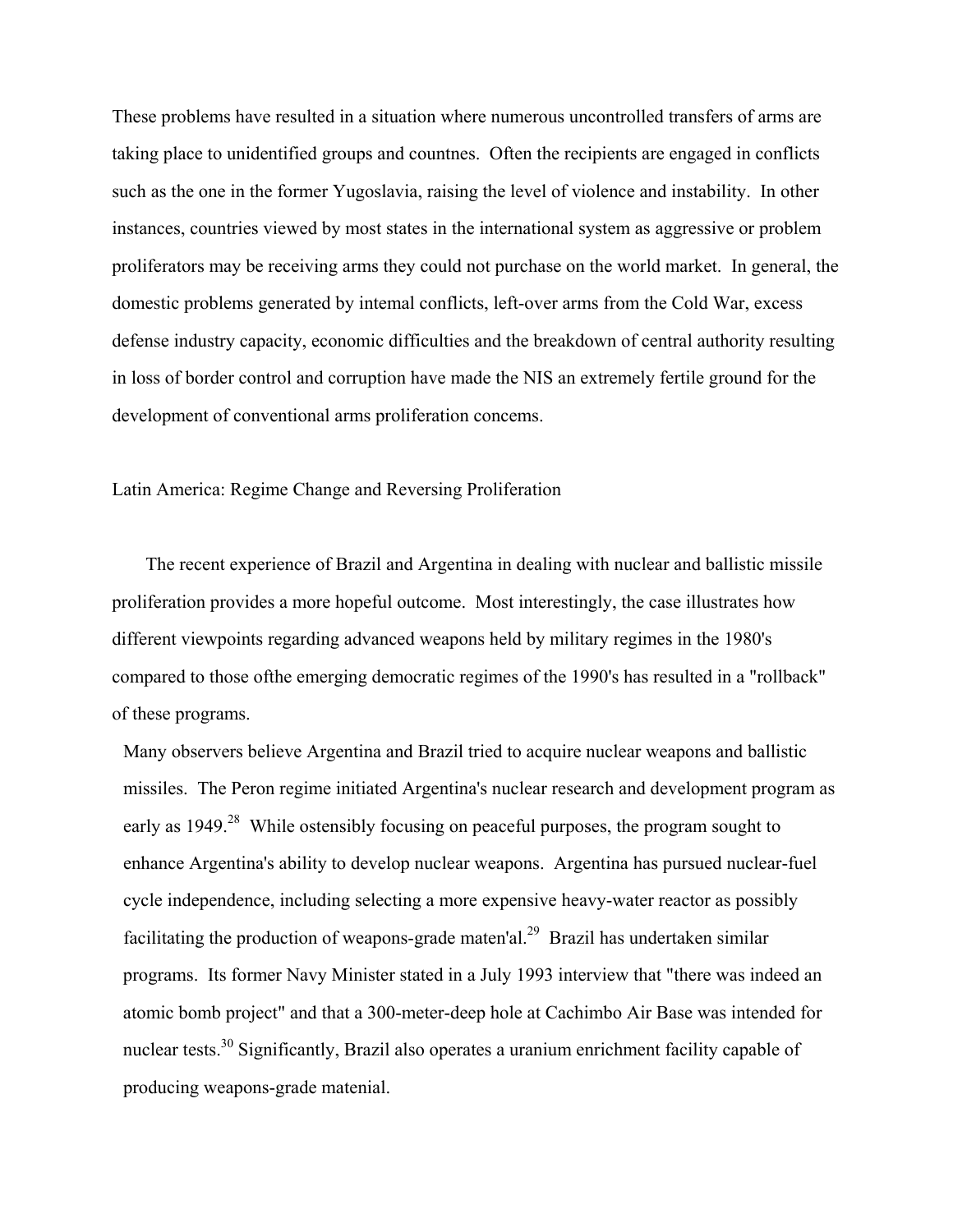Historically, both nations have avoided international restraints on their nuclear programs. Neither nation has signed the NPT. Argentina signed the Treaty of Tlateloloco which committed Latin American countries to use nuclear material for exclusively peaceful purposes but did not ratify it until 1993, while Brazil signed and ratified the treaty but waived entry-intoforce provisions by placing reservations on its ratification.<sup>31</sup> In the past, Argentina has also issued policy statements reserving the right to conduct nuclear explosions.

Additionally, both Argentina and Brazil tried to develop ballistic missiles during the last decade. Argentina developed with outside assistance the short-range Condor 1, with a range of 95km and a payload of 365 kg.<sup>32</sup> Throughout the 1980's, Argentina also attempted to develop a medium-range ballistic missile known as the Condor II, financed heavily by Iraq. However, due to changed perceptions regarding international prestige discussed below, this program ended in 1991. The world's fifth largest arrns exporter during periods of the Iran-Iraq war, Brazil's indigenous ballistic missile/space-launched vehicle programs were no doubt intended to boost the defense sector of the economy. Brazil had seven ballistic missiles in development or planning stages, including four with ranges over 300km and one with a projected 3000km range.<sup>33</sup> Additionally, Brazil has a space launch vehicle prograin (the VHS missile with a 10,000km range and 500kg payload) and an initiative to produce the SM-70 Barracuda cruise missile, capable of carrying a nuclear warhead.<sup>34</sup> Again, a combination of factors has caused Brazil to slow missile development programs and concentrate on their space program.

In very large measure, we must consider the decisions of the major Latin American countries to pursue these weapons capabilities in light of the regimes in power at the time. Brazilian and Argentinean armed forces have constituted a significant portion ofthe political elites during recent history -- often goveming for extended periods of time. As a result, the militaries perceptions of security and prestige have played an important role in their policy-making. These military establishments, therefore, viewed the incentives and disincentives to acquire nuclear weapons and ballistic missiles through their own intensely nationalistic eyes. One scholar has commented on the prestige value of these weapons: "[T]he armed force, equipped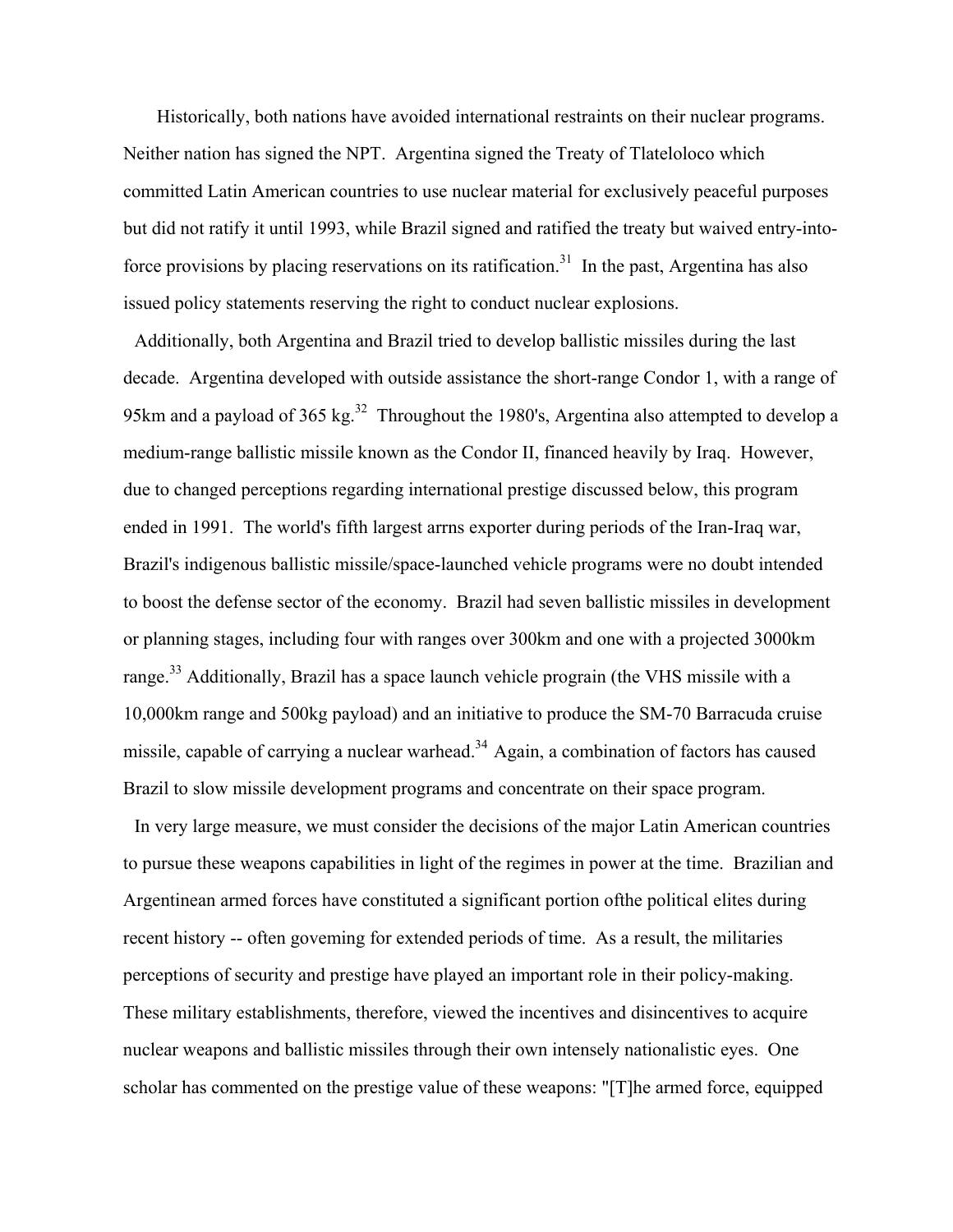with as many modern weapons as possible, came to be regarded by many governments in the Third World as a symbol of unity and independence and as tangible evidence that the government intended to defend its sovereignty. The actual utility of these weapons was often of secondary importance."35

 In both countries, the armed forces were either controlling weak civilian governments from behind the scenes or openly goveming in the 1950s and 1960s when nuclear research programs were initiated. A nationalistic, rather than security, basis for Argentina's nuclear program seems to underlie Peron's haste to claim credit for a significant technological milestone, when in 1951 he prematurely announced Argentina had mastered control of nuclear fusion.<sup>36</sup> Subsequent Argentinean efforts to enhance its image as a nuclear power despite dubious economic and security benefits further support the thesis that national prestige remains a primary determinant of nuclear policy. According to the former president of the Argentine Atomic energy Commission, regarding his country's attendance at a Nuclear Suppliers Group meeting: "It is a distinction conferred upon Argentina, by inviting us to participate along with advanced countries such as France, England, Russia, the U.S. and Japan..... Argentina's advanced position in nuclear development was recognized."<sup>37</sup> The Argentine nuclear program also provided the specific option to develop nuclear weapons, which the military also believed to confer prestige. However, creating this option also led to a Brazilian response.

 After Argentina's foray into nuclear research, Brazil followed suit. Brazil could not afford to allow its regional rival to be the sole purveyor of nuclear power on the continent. A former Navy Minister's statement illustrates the prestige value the military establisment placed on nuclear weapons:

 Brazil should explode an atomic bomb only to strengthen its independence -- to demonstrate that it was capable of producing the bomb and breaking the technological apartheid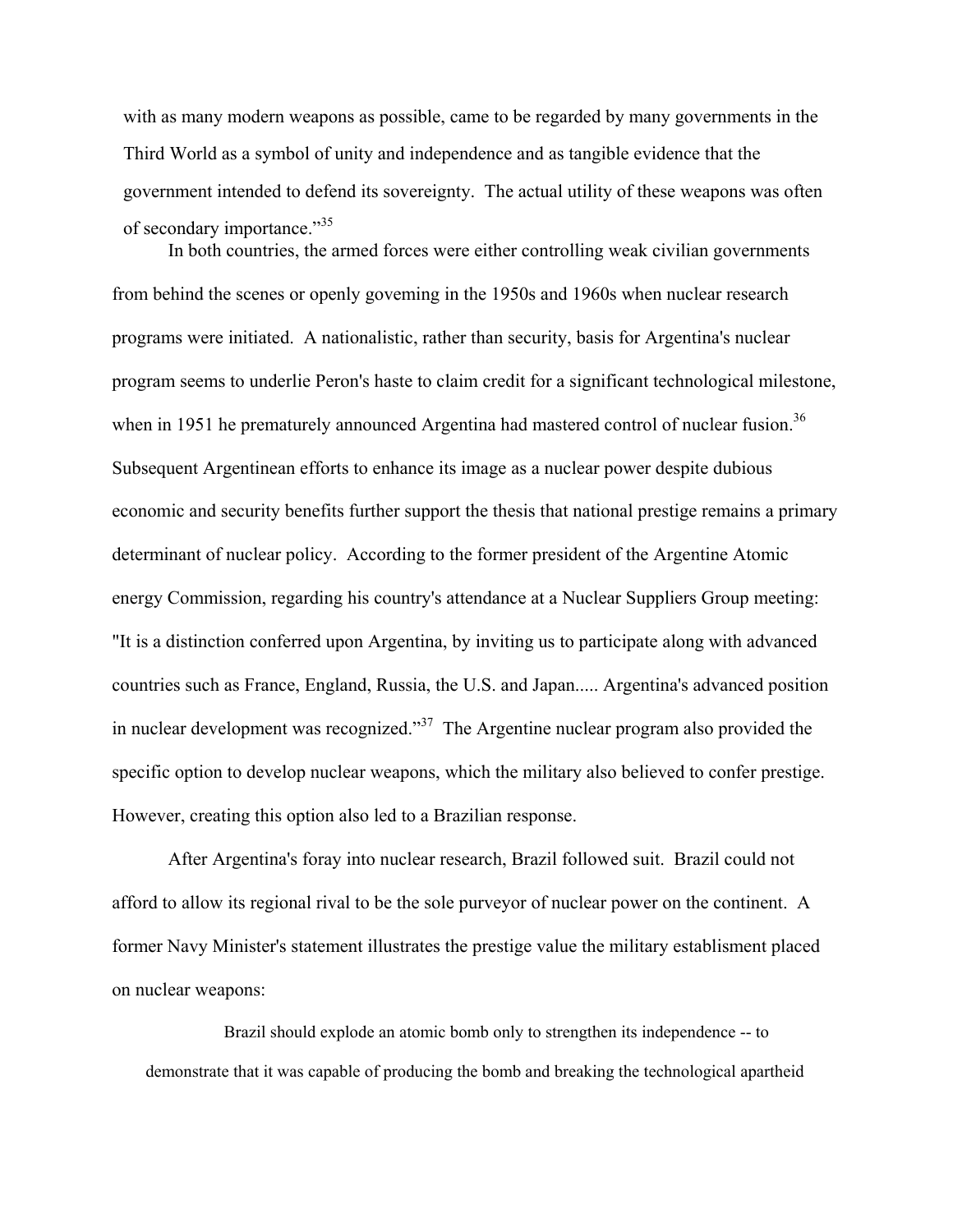imposed by the nations which have mastered nuclear technology and other strategic technologies and which want to impose colonialism on the nations that had not yet achieved that state of development.<sup>38</sup>

 In a tum for the better, military influence in these countries declined dramatically in the 1980's. Argentina's military fell from power after its disgrace in the Malvinas/Falkland Islands War in 1983. In Brazil, the particularly nationalist vision of the military regime continued well into the 1980's, with the first elected civilian president taking office in 1989. Also, by late in the decade, both countries found themselves in extremely poor economic shape. Bringing their economies under control required the newly elected democratic governments to make huge cuts in spending and subsidies. These governments took a very different view of expenditures on nuclear weapons and ballistic missiles than their predecessors.

 Both countries came to view their pursuit of advanced weapons as counterproductive. These arms seemingly led to less security while fostering friction in their relations with the technologically advanced countries whose support was necessary for economic growth. As Argentina's Foreign Minister Guido Di Tella stated in August 1993, "The Condor-2 missile project had been ill-fated and catastrophic because it blocked technological development and placed Argentina among the group of obnoxious countries."39 Testifying to the Argentine Chamber of Deputies the same month, he also stated that their country's delay in ratifying the Treaty of Tlateloloco was preventing it from importing high technology.<sup>40</sup> Similarly, Brazil's Secretary General of Economic Integration Affairs and Foreign Trade commented in a July 1993 interview:

 The deterioration of our credibility abroad is another element that has adversely affected our relations with the United States...the reportedly irresponsible trade of weapons and sensitive material and technology have, and continue to have, a very negative impact on Brazil's image. The Brazilian Govemment has made efforts in the financial, commercial and technological spheres to change this image. $41$ 

Both Argentina and Brazil have taken concrete steps to roll back their nuclear weapons and ballistic missile programs as the new democratic govermments have taken a different view of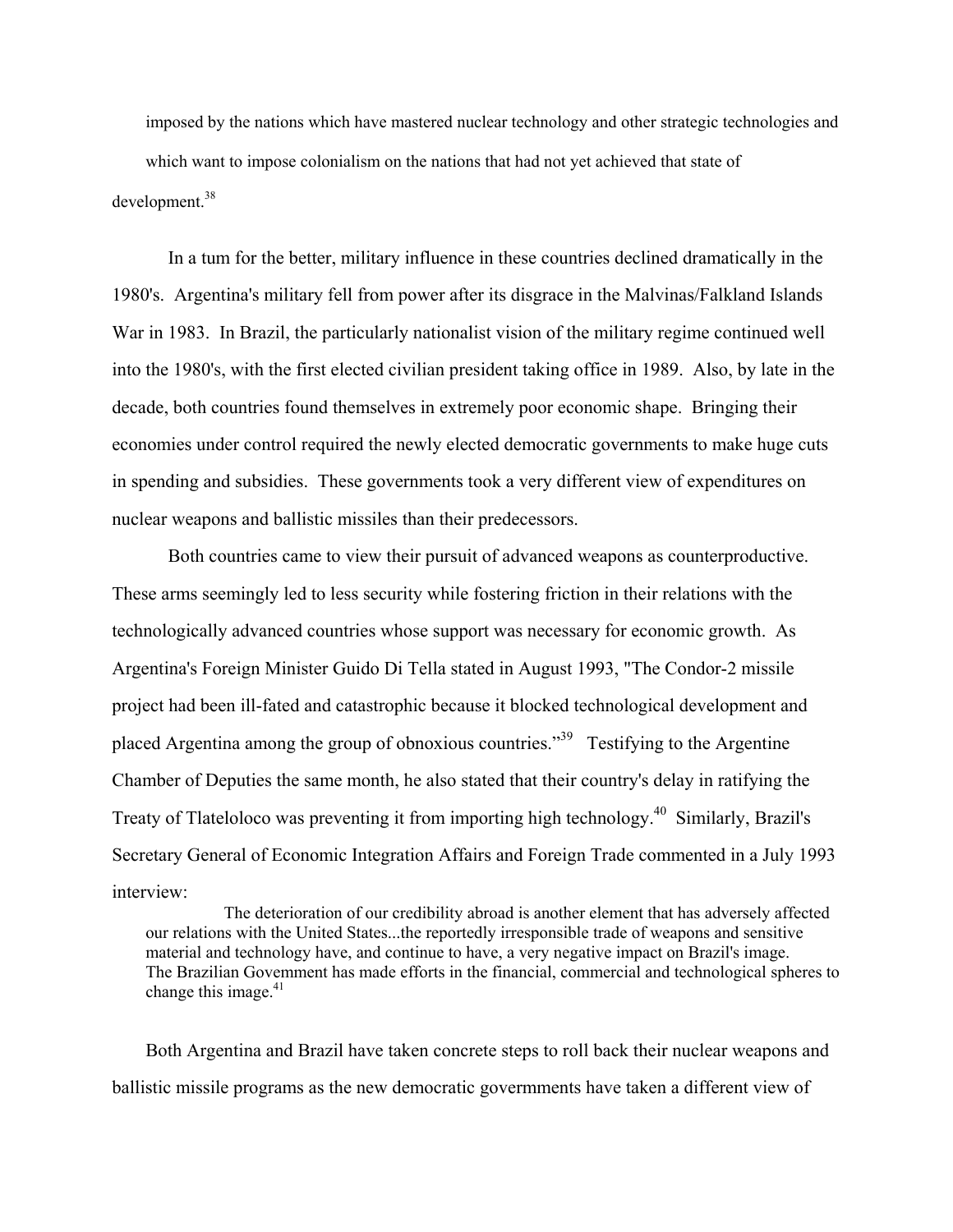their political and military utility. In the 1990 Declaration of Foz de Iguacu, both Argentina and Brazil called for improvement in the verification and compliance section of the Treaty of Tlateloloco with all parties vowing to take the necessary steps to bring the treaty into force if these changes were made. In July 1991, the two countnes created a joint nuclear organization, the Brazilian-Argentine Agency for the Control of Nuclear Material (ABACC) and signed a quadpartite agreement between the states, ABACC, and the IAEA allowing safeguard inspections of nuclear facilities.<sup>42</sup> The Treaty of Tlateloloco was amended to account for suggested changes in 1992. By the end of 1993, Argentina had ratified the treaty, while Brazil waived its reservations and allowed the treaty to enter into force in May 1994. While these positive developments bode well for the future of nuclear proliferation in Latin America, we must be careful to avoid becoming complacent about the region. Even with democratically elected regimes in power, progress on implementing the inspection agreement with the IAEA has been slow. Argentina, Brazil and Chile also have yet to accede to the Non-Proliferation Treaty. And at least as significant as regarding the NPT is the future of democratic rule in the key Latin American states. Brazil saw President Femando Collor impeached in 1993. Elections for a new President are set for October 1994. Reinforcement of democracy in Latin America could prove crucial to the long-term prospects of countering proliferation. With regard to both its Latin American neighbors and the NIS, the U.S. needs to take a proactive role in thwarting proliferation.

### U.S. Policy Recommendations

This section suggests a number of steps the U.S. should take in helping control proliferation of advanced weapons systems around the world. These recomendations are not meant to be comprehensive. They deal primarily with the issues of combating the incentives for proliferation in the emerging democracies described in the case studies above. Some general principles should guide U.S. policy towards such potential proliferators. First, the

U.S. should assist in strengthening the legitimacy and institutions of democratic leaders and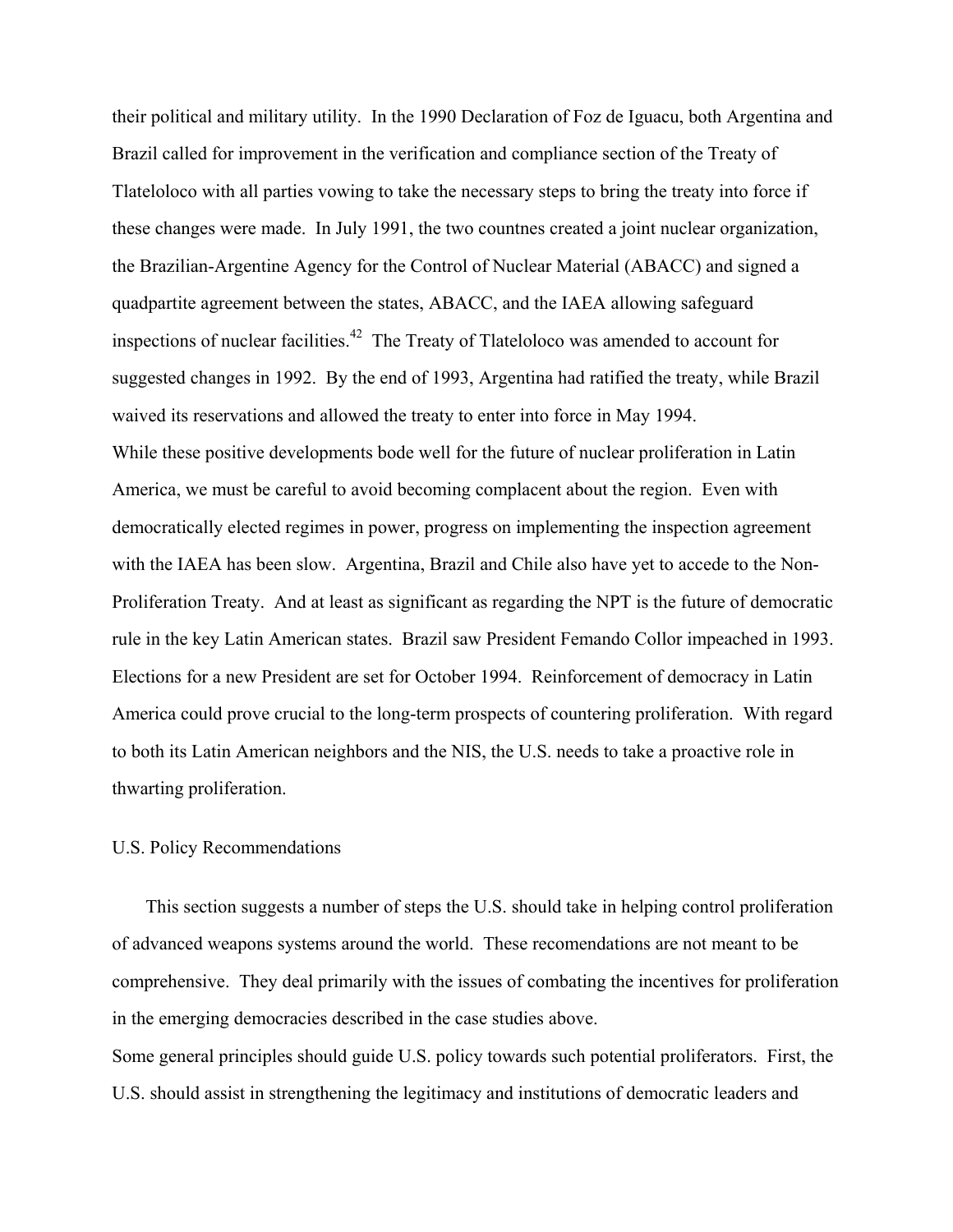regimes. As discussed above, such regimes are much more likely to weigh the tradeoffs involved with acquiring advanced weapons and resolve them in a manner agreeable with U.S. interests. Unfortunately, the existence of democracy has proved fragile in many cases. In the NIS, democratic regimes and institutions are only slowly emerging. Even in the more advanced cases such as Russia, there is a very real threat of a reactionary backlash as evidenced by the attempted Parliamentary coup in October 1993 and the strong showing of Vladinu'r Zhirinovsky's ultranationalist party in the December elections. Similarly, democracy in the major Latin American states is not guaranteed. In these areas and worldwide, the U.S. can and must encourage the institutionalization of democracy.

Second, whether a state is a democracy or not, the U.S. must also link that state's proliferation record to other aspects of its relations with that country. Security guarantees, foreign assistance (military and economic), trade restrictions and regulations and relationships in international forums such as the United Nations, General Agreement on Trade and Tan'ffs, Conference on Security and Cooperation in Europe (CSCE), and the Organization of American States (OAS) can provide both positive and negative incentives which affect a country's perception of the prestige and economic tradeoffs involved in acquring certain weapons capabilities. For the nations of the former Warsaw Pact, the North Atlantic Treaty Organization's offer of a "Partnership For Peace" is specifically designed to help address security concerns. The negative economic effects of violating the international norms established in the NPT and Missile Control Technology Regime (MTCR) were clearly important in the decisions of Argentina and Brazil to change the directions of their nuclear and missile programs. The Ukrainian case points out the importance of rewarding good behavior as well as punishing bad. While concems of pride and prestige can create enough will within a country to resist threats of international sanction, sweetening the pot with promises of aid and assistance may provide an alternative approach to convincing states not to proliferate. Similarly, we should support efforts by other states, especially in the NIS, to convert defense industry to civilian production with advice, expertise and financial assistance, if available.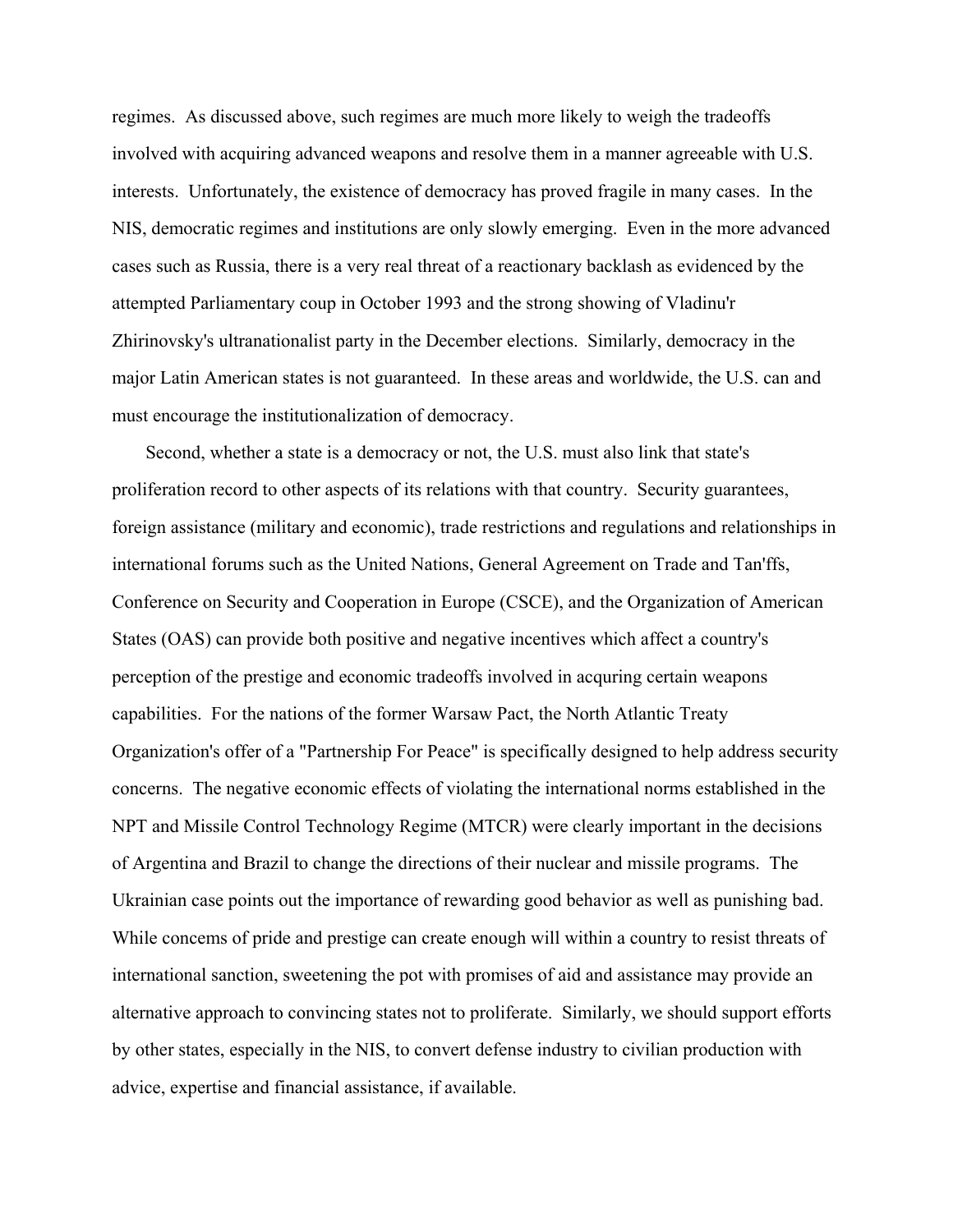Also as a final general principle, the U.S. must respect the sovereignty of all countries when addressing proliferation concerns. Part of Ukrainian resistance to giving up nuclear weapons resulted from the perceived preferential treatment received by Russia after the August 1991 revolution. Given the history of U.S. intervention m Latin America, we must also be careful of attempting to impose our will on less powerful countries in a discriminatory fashion. Nonproliferation policies or efforts seen as interfering in these countries sovereign affairs will likely cause a backlash with intemal groups calling for the government to stand up to domination by the US. We should work with multilateral forums such as the CSCE and the OAS to address proliferation concems.

On a more concrete level, the U.S. could accomplish much by directly working with states to strengthen institutions and programs to combat proliferation such as dismantlement program and export controls. Many of the NIS as well as others such as Argentina have nascent export control efforts which deserve our support.<sup>43</sup> The most straightforward approach would be to take steps such as hiring scientists, buying up fissile matenals or even weapons from states. For example, financial assistance and materials provided through the Nunn-Lugar program in the NIS provide a very cost-effective means of reducing a potential proliferation threat. At even less expense, the U.S. can help countries write export legislation, set up Inspector Generals to enforce regulations against corruption in military organizations, train customs officials and those responsible for safeguarding stockpiles of sensitive materials and weapons. The U.S. could also share export control and intelligence information to include organizations involved, conduits of illicit trade, end-users of technology and materials of concern among all countries comitted to non-proliferation. Such steps would also improve our confidence in allowing these states to become members of the technology control regimes in the future, including the Nuclear Suppliers Group, the Zanger Committee, MTCR, and the Australia Group.

### Conclusion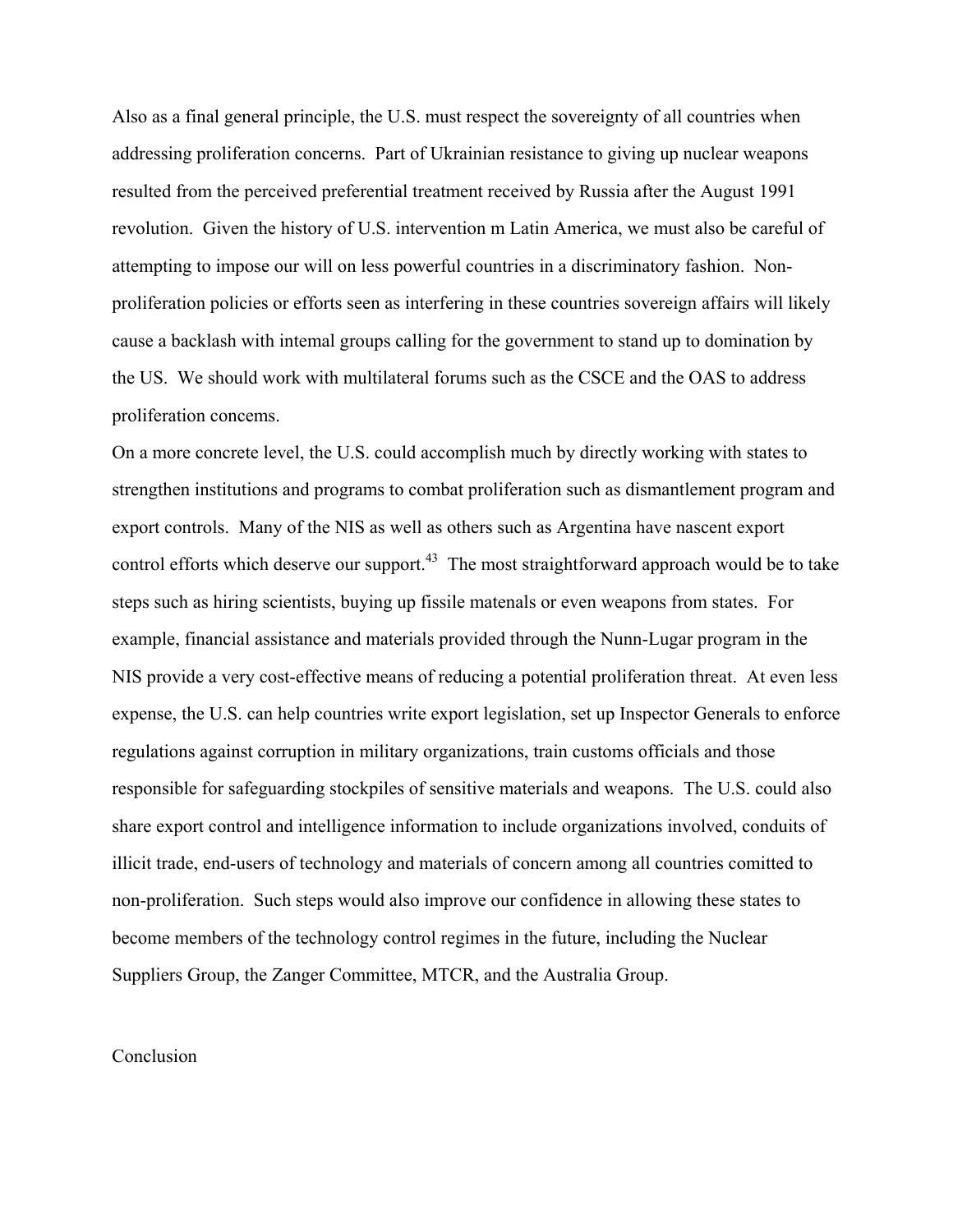In identifying the new threats after the Cold War, the September 1993 DOD "Bottom-Up Review" cited the "dangers posed by nuclear weapons and other weapons of mass destruction, including dangers associated with the proliferation of nuclear, biological and chemical weapons as well as those associated with the large stocks of those weapons that remain in the Soviet Union."<sup>44</sup> Commenting on the proliferation of conventional weapons, CIA Director James Woolsey has stated "although perhaps less potent and psychologically alarming than that weapons of mass destruction, they may have an even more pronounced impact on the military outcome of future regional conflicts".45 Obviously, advanced weapons proliferation is of importance to the US, whether nuclear or conventional.

 Crucial to understanding and combating this problem is the question of why nations decide to acquire such capabilities. Many explanations have concentrated too much on the systemic imperatives of the security dilema, to the detriment of the importance of other factors such as national pride and prestige, regime type and economic considerations. We must understand the "strategic personality" of each individual potential proliferator. In denying a policy to deal with this most pressing of national security concems, we must keep in mind the complexity of these motivations. In some cases, the U.S. will no doubt need to develop military forces to deter and even disarm potential proliferators. However, certain countries may respond to a more positive, less costly approach. Economic and technological assistance and cooperative efforts at institution-building hold great potential for combating proliferation in the many struggling, emerging democracies throughout the world.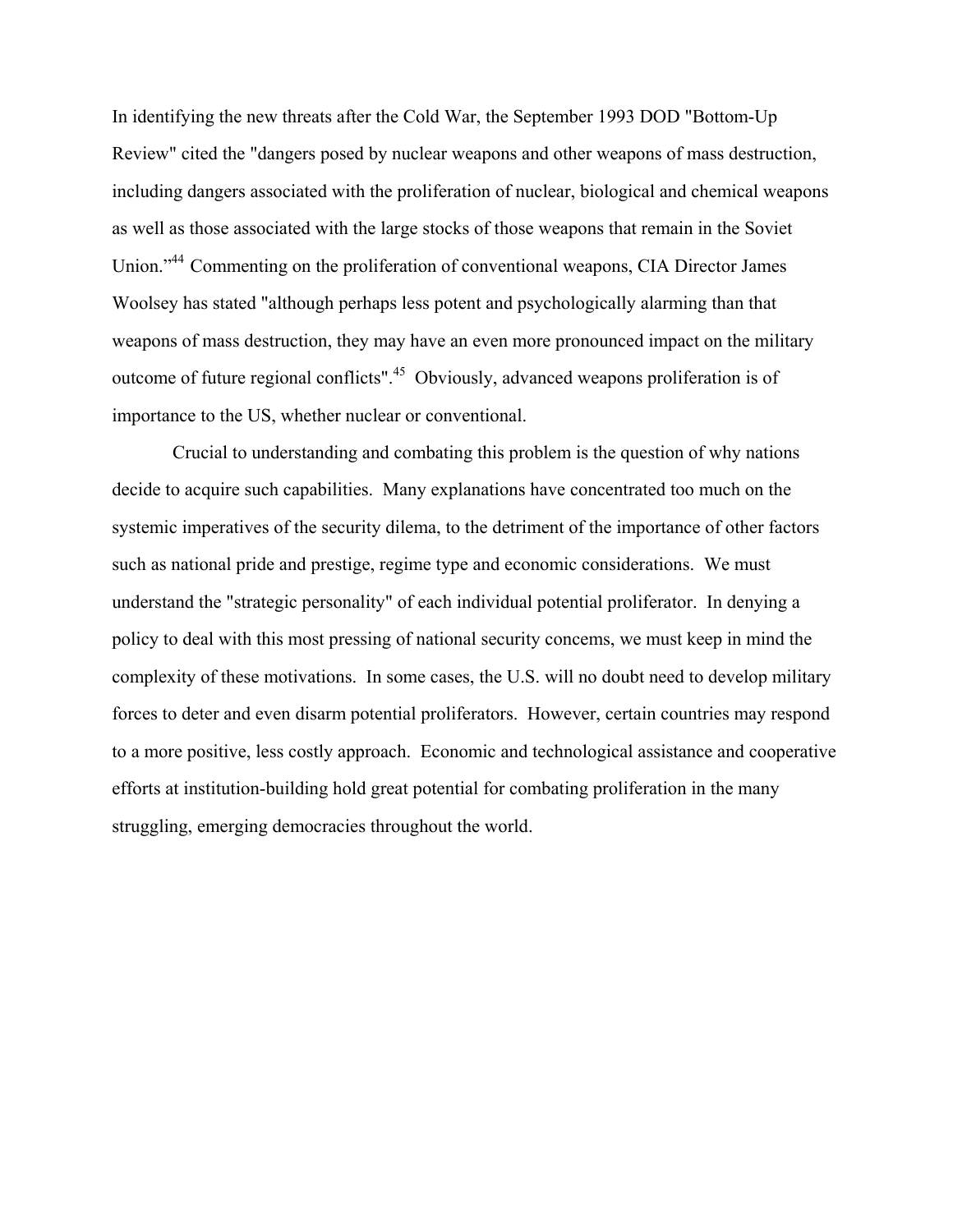## ENDNOTES

<sup>1</sup> White House Fact Sheet, 28 September 1993, pg. 1.

 $2 \text{ *ArmsS Control Reporter*, Institute for Defense and Disannament Studies,$ Cambridge MA, July 1993 Update, pg. 250,B. 12

 $3$  Executive Order 12735, November 1990, pg 1.

<sup>4</sup> Office of Technology Assessment Report, Global Arms Trade, Govemment Printing Office, Washington D.C., June 199 1, pg. 3.

 $<sup>5</sup>$  <u>Defense News</u>, 11 Jul 1993, pg. 5.</sup>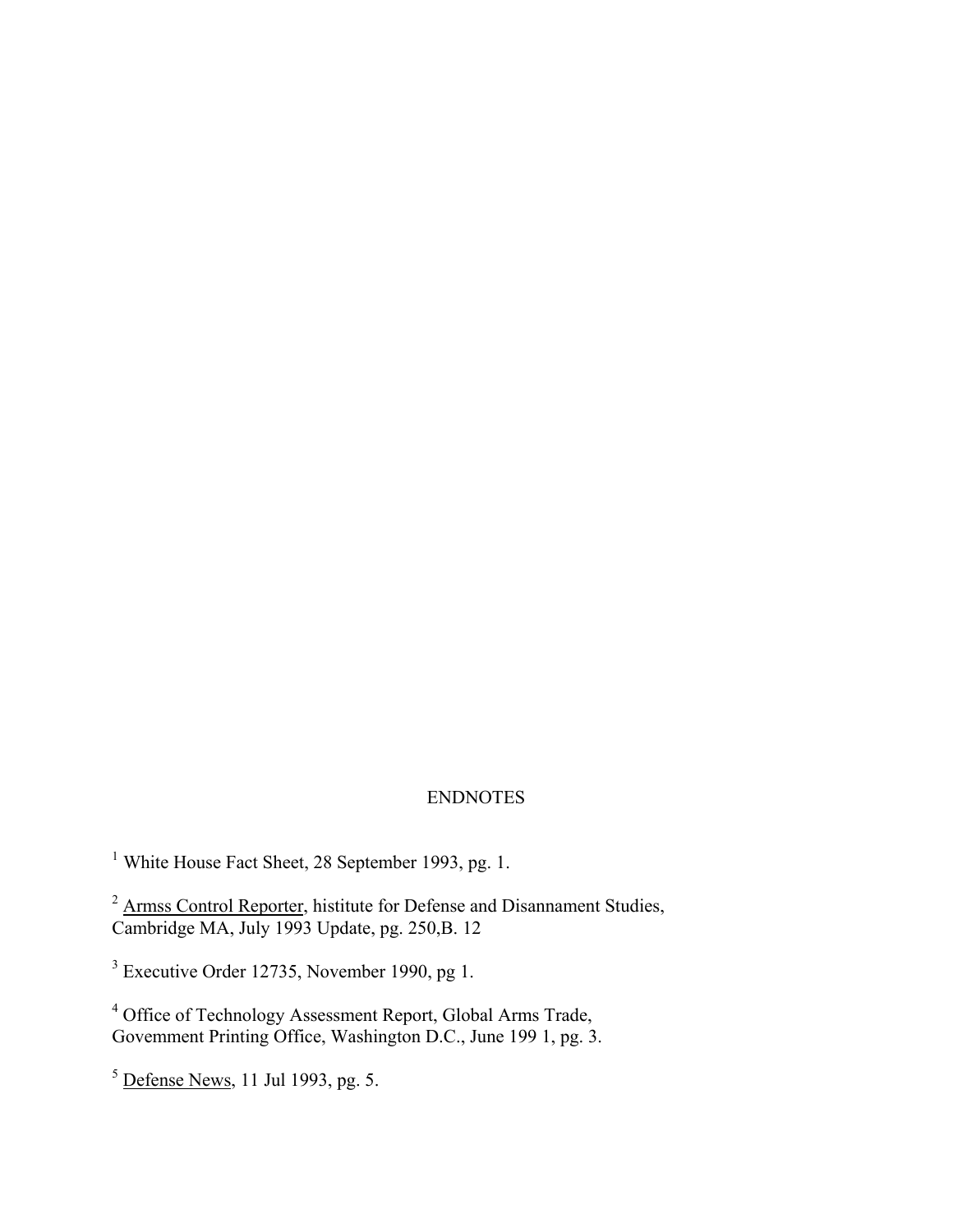6 The research team members and their areas of concern were: Capt Gregory J**.** Rattray *- Project Coordinator, Introduction, Methodology and Conclusion;* Capt Anne G. Campbell - *Latin America;* Maj Donald L. Jordan *- Sub-Saharan Africa;* Capt Brent Talbot and 2nd Lt Lance M. Orr *- Middle East;* Mr. Steven E. Montgomery - *South Asia,-* Maj' Thomas A. Drohan *- East Asia;* and Maj' Brenda J. Vallance - *Newly Independent States.* Cadet Mark O'Reilly also helped out with research assistance in the preparation of this paper.

 $7$  For exarnple, Serge Schemann, "Ukraine Finds Atom Arms Bring Measure of Respect" New York Times, 7 January 1993, pp. 1, A6 and Sergel Kiselyov, "Stuck With the Goods" The Bulletin of-Atomic Scientists, March 1993, pgs. 30-33.

<sup>8</sup> "A Persistently Nuclear Nightmare", The Economist, 3 April 1993, pg. 24.

 $<sup>9</sup>$  lbid, pg. 24.</sup>

<sup>10</sup> "Ukraine & START I" Trust and Verify  $#43$ , December 1993, pg. 1.

<sup>11</sup> Paul Bedard, "U.S. Russia, Ukra'me Sign Nuclear Arms Pacts" Washington Times, 15 January 1994.

<sup>12</sup> Celeste Bolen "In Sovereign Georgia, Crime, Civil War and Empty Coffers" New York Times, 26 August 1993, A6,

<sup>13</sup> Bess Brown "Tajik Opposition Says It Has Stingers" RFE/RL Daily Report 4 13 5, 19 July 1993, p. 2.

<sup>14</sup> Brenda J. Vallance, "Arms Control in the Fortner Soviet Union: Proliferation or Disintegration?" Report for the Air Force Institute for National Secun'ty Studies, October 1993, pg. 8.

<sup>15</sup> "Source on Plan to Sell Weapons to Finance Oil Industry" FBIS-SOV 93-034, 23 February 1993, pg. 24. See also the interview with Maley by Viacheslav Shchepotkin "Eksport oruzhial: zlo ill blago?" [The export of arms": a crime or a blesing] Izvestia, No. 17, 28 January 1993, pg. 4.

<sup>16</sup> "Russia Opens the Store" International Defense Review, No. 11, 1992, pgs. 1109-1112.

<sup>17</sup> "Steven Erlanger "Russia Sells War Machines to Pay High Cost of Peace" New York Times, 3 February 1993, pg. I., and "SU-27 Fighter Aircraft Sold to China" FBIS-SOV-92-242, 16 December 1992, pg. 16.

<sup>18</sup> "Yeltsin Decree Facilitiates Sale of YAK-141" FBIS-SOV-92-192, 2 October 1992, pg. 9.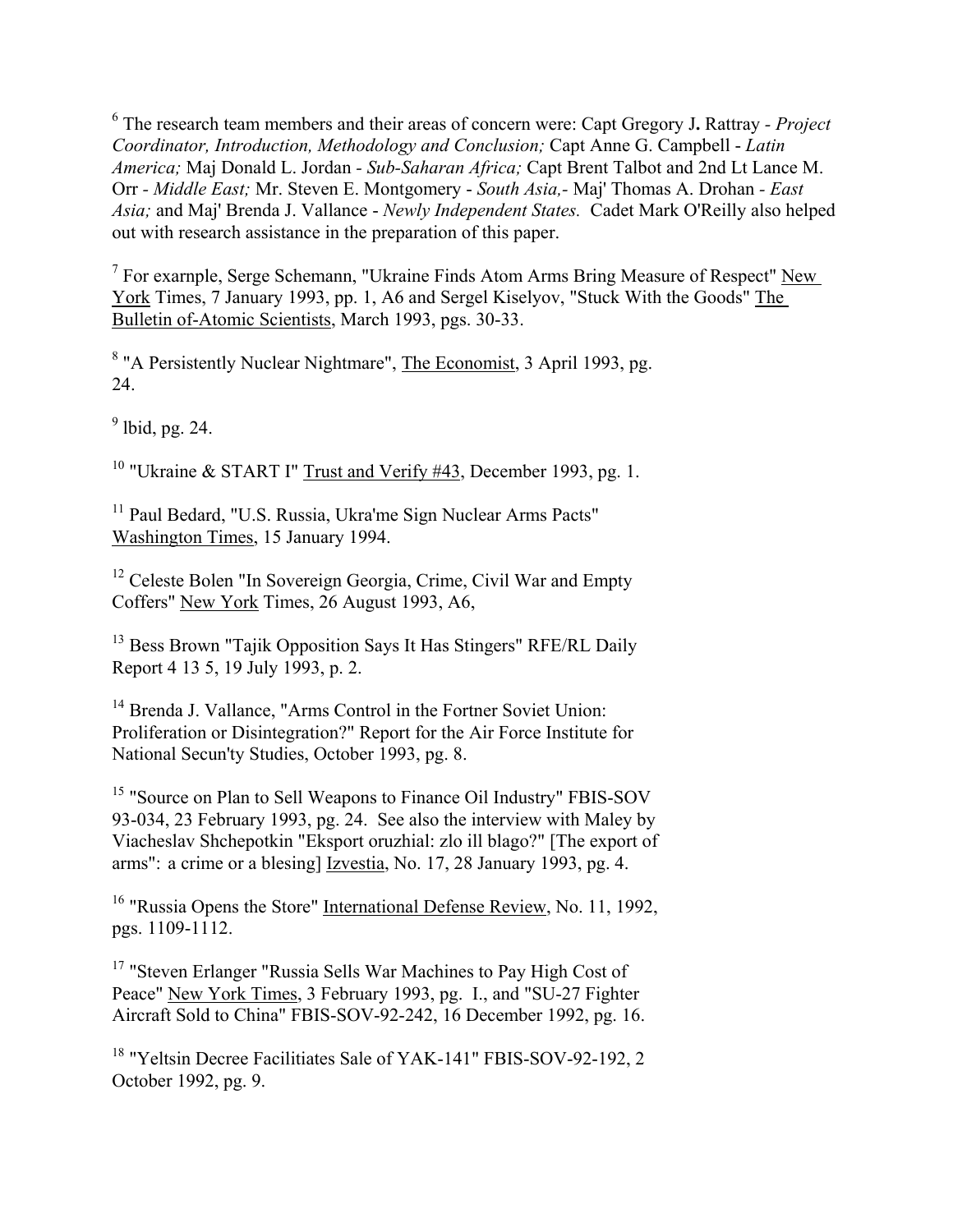$19$  Vallance, pg. 17.

 $20$  Vallance, pg. 18.

<sup>21</sup> "Rising Crime Within Military Outlined" FBIS-SOV-92-136, 23 October 1992, pg. 38.

<sup>22</sup> "8,100 Firearms At Large in Russia" FBIS-SOV-92-153, 7 Aug 1992, pg. 49., and "Colonel Warns of dangers in Army's Collapse" FBIS-SOV92-237, 9 December 1992, pg. I 1.

<sup>23</sup> "Grachev Discusses Army Status, Readiness" FBIS-SOV-93-034, 23 1 February 1993, pg. 26., and "Grachev Answers Journalists Questions on Army" FBIS-SOV-93-034, 23 February 1993, pg. 29.

<sup>24</sup> "Moscow Air Defense Men Steal Rocket Microcircuits" FBIS-SOV-93066, 8 April 1993, pg. 38.

<sup>25</sup> Multiple sources including "Organized Crime Within Armed Forces Admitted" FBIS-SOV-92-150, 4 August 1992, pg. 67, "Army DismissesOfficers for Abuse of Power" FBIS-SOV-92-134, 13 July 1992, pg. 54, "Military Anti-Corruption Drive Examined" FBIS-USR-92-115, 8 September 1992, pg. 85 and "Military Leaders Charged With Corruption" FBIS-SOV-92-174, 14 September 1992, pg. 30.

<sup>26</sup> Stephen Foye, ed. "Military and Security Notes", RFE/RL Research Report, 14 August 1992, pg. 48.

<sup>27</sup> "Cross-Border Contraband Market Thriving" FBIS-USR-93-014, 5 February 1993, pg. 50.

<sup>28</sup> Anne G. Campbell, "The Proliferation of Weapons of Mass Destruction and Advanced Delivery Systems: Latin America" Report for the Air Force Institute of National Security Studies, October 1992, pg. 8.

 $29$  Daniel Poneman, "Nuclear Proliferation Prospects for Argentina" Orbis Winter 1984, pg. 859.

<sup>30</sup> "Former Navy Minister Discusses Nuclear Bomb Production" FBIS, 4 August 1993, pg. 1.

<sup>31</sup> Arms Control Reporter, July 1993 Update, pg. 452.A.34.

<sup>32</sup> Augusto Varas, "The Effects of Military Industrialization in Latin America" Disarmament, Vol XV. 1, 1992, pg. 99 and "The Proliferation of Ballistic Missiles" Arms Control Today, Apnil 1992, pg. 29-29.

<sup>33</sup> "The Proliferation of Ballistic Missiles", pg. 28-29.

 $34$  "Varas, pg. 102.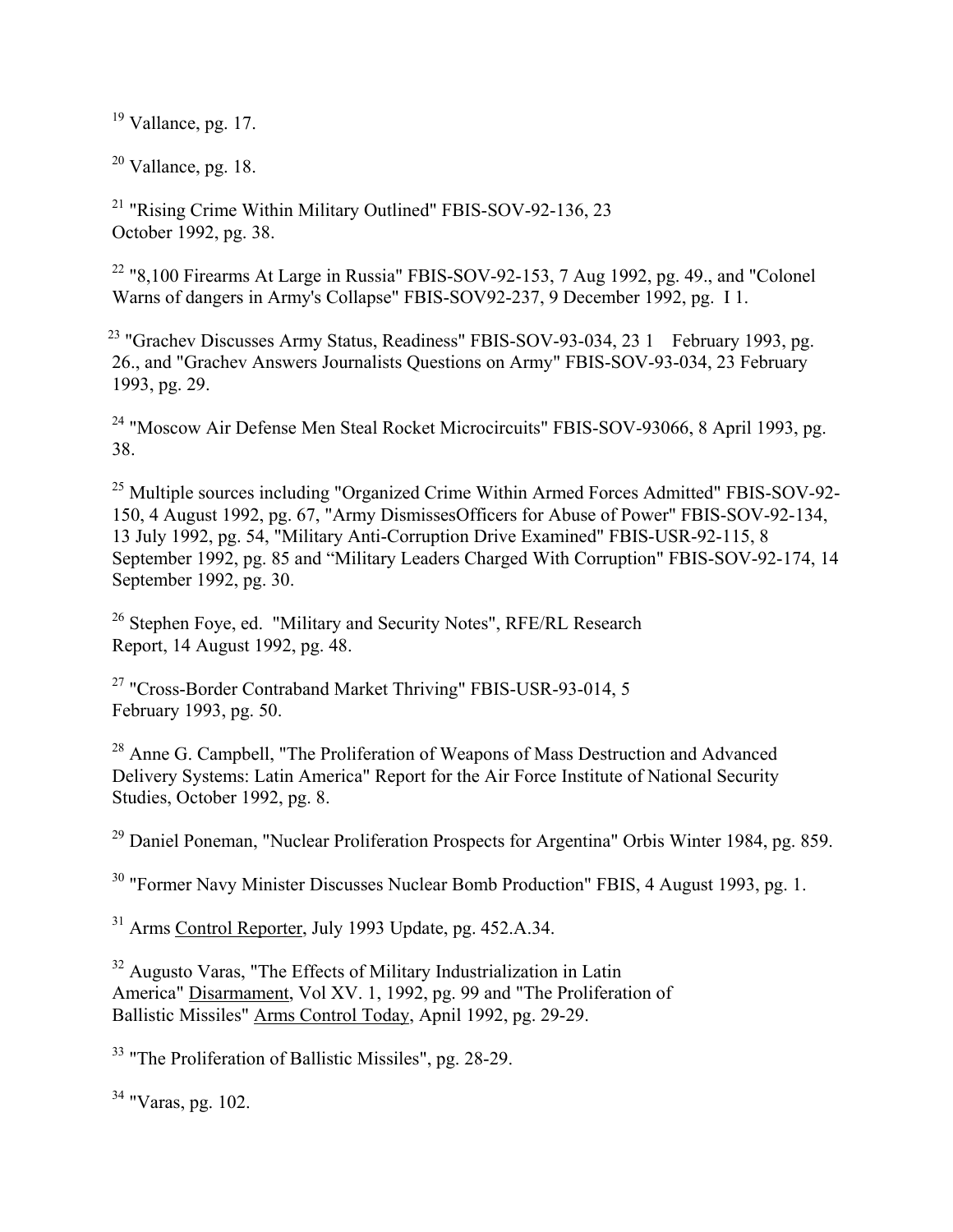<sup>35</sup> Dana P. Eyre, "Weapons Proliferation in the Developing World: The Role of "Status" and "Prestige" Processes", Executive Summary of Report for the Air Force Institute for National Security Studies, October 1993, pg. 3.

36 Poneman, pg. 856.

37 Poneman, pg. 858.

38 FBIS, 4 August 1993, pg. 1.

39 "Di Tella on Condor-2 Program Falklands Committee", FBIS, 13 August 1993, pg. 15.

40 Arms Control Reporter, July 1993 Update, pg. 452.B. 153.

41 "U.S.-Brazil Tade Relations Viewed" FBIS, 12 July 1993, pg. 9.

42 Arms Control Reporter, July 1993 Update, pg. 452.B. 15 7.

43Arms Control Reporter, July 1993 Update, pgs. 25 0. B. 7-25 0. B. 12.

44 Les Aspin, "Bottom-Up Review" Department of Defense, Washington D.C., September 1993, pg. 1.

45 Arms Control Reporter, July 1993 Update, pg. 707.B.18.

## UNITED STATES AIR FORCE ACADEMY

Lieutenant General Paul E. Stein Superintendent

Brigadier General Ruben A. Cubero Dean of the Faculty

# HEADQUARTERS, US AIR FORCE PLANS AND OPERATIONS DIRECTORATE

Major General Robert E. Linhard